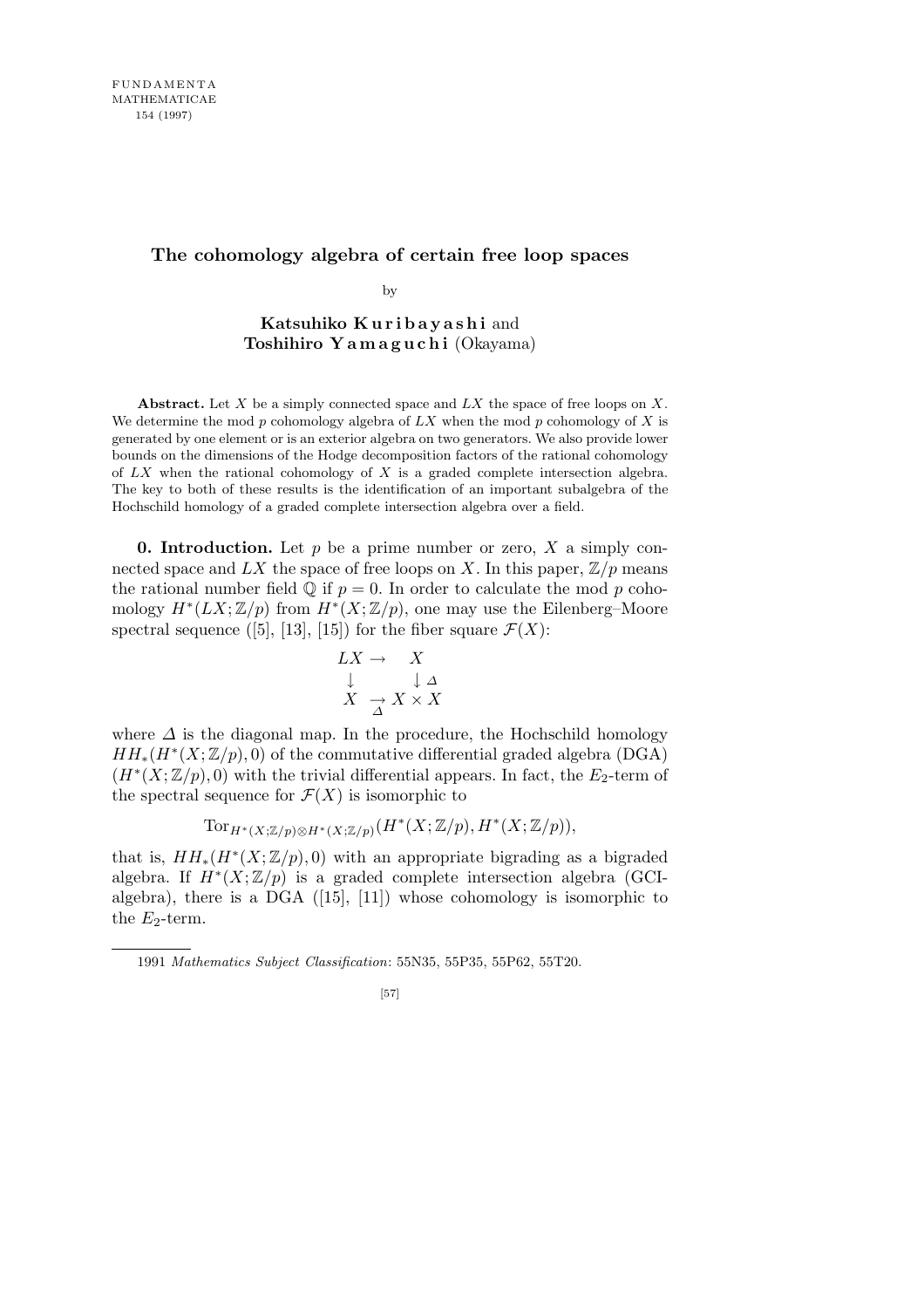If  $p = 0$ , we can use the Sullivan model of  $LX$  to calculate its rational cohomology  $([19])$ . From the argument in the proof of  $[3,$  Theorem B, we see that the homology of the model is isomorphic as an algebra to the Hochschild homology  $HH_*(\Omega^*(X), \partial)$  of the Sullivan–de Rham complex  $(\Omega^*(X), \partial)$ . Therefore, if the space *X* is formal [9], then  $HH_*(H^*(X; \mathbb{Q}), 0)$  is isomorphic to  $H^*(LX; \mathbb{Q})$  as an algebra since  $(H^*(X; \mathbb{Q}), 0)$  is weakly equivalent to  $(\Omega^*(X), \partial)$ . This means that the above Eilenberg–Moore spectral sequence collapses at the  $E_2$ -term and that the extension problem is solved. It is well known that *X* is formal if  $H^*(X; \mathbb{Q})$  is a GCI-algebra ([9]).

In this paper we study the algebra structure of the Hochschild homology of a GCI-algebra and then apply our knowledge to calculating the cohomology algebra of certain free loop spaces. More precisely, our paper is organized as follows.

Let  $\mathbb{k}_p$  be a field of characteristic p. In §1, we identify a subalgebra of the Hochschild homology *HH∗*(*Ξ,* 0) of a simply connected GCI-algebra *Ξ* over  $\mathbb{k}_p$ . The explicit form of the subalgebra appears in Proposition 1.1. The proposition also asserts that the subalgebra is isomorphic to  $HH_*(E, 0)$  if *Ξ* is a tensor product of truncated polynomial algebras.

Let X be a simply connected space. In  $\S 2$ , first we determine the explicit algebra structure of  $H^*(LX; \mathbb{Z}/p)$  whose mod p cohomology is generated by a single element, under some hypotheses on the prime *p* and the degree of the single generator in  $H^*(X; \mathbb{Z}/p)$ . The main tool for calculating  $H^*(LX; \mathbb{Z}/p)$ is the Eilenberg–Moore spectral sequence for the fiber square  $\mathcal{F}(X)$ . By degree arguments we can conclude that the spectral sequence collapses at the *E*2-term. Moreover, arguments based on total degrees and filtration degrees of elements in the *E*0-term enable us to solve all extension problems.

Second, we will consider the algebra structure of  $H^*(LX;\mathbb{Z}/p)$  when  $H^*(X;\mathbb{Z}/p)$  is an exterior algebra generated by two elements. In particular, we treat the case in which the collapsing at the  $E_2$ -term of the Eilenberg– Moore spectral sequence is guaranteed by the *p*-formality of *X* ([2], [6]) or by [17, Theorem]. We then solve the extension problems by application of the Steenrod operations on the Eilenberg–Moore spectral sequence. After each calculation of  $H^*(LX;\mathbb{Z}/p)$  for some class of spaces X, we point out the extension problems that cannot be solved with our tools.

Burghelea, Fiedorowicz and Gajda [3] clarified the connection between the minimal model of  $LX$  ([19]) and the Hodge decomposition of  $H^*(LX; \mathbb{Q})$ . The connection implies that the dimension of each Hodge decomposition factor can be determined from the algebra structure of  $H^*(X; \mathbb{Q})$ . In §3 we provide lower bounds on the dimensions of the Hodge decomposition factors of  $H^*(LX; \mathbb{Q})$  when  $H^*(X; \mathbb{Q})$  is a GCI-algebra.

The authors wish to thank the referee for his many kind corrections of errors in the first version.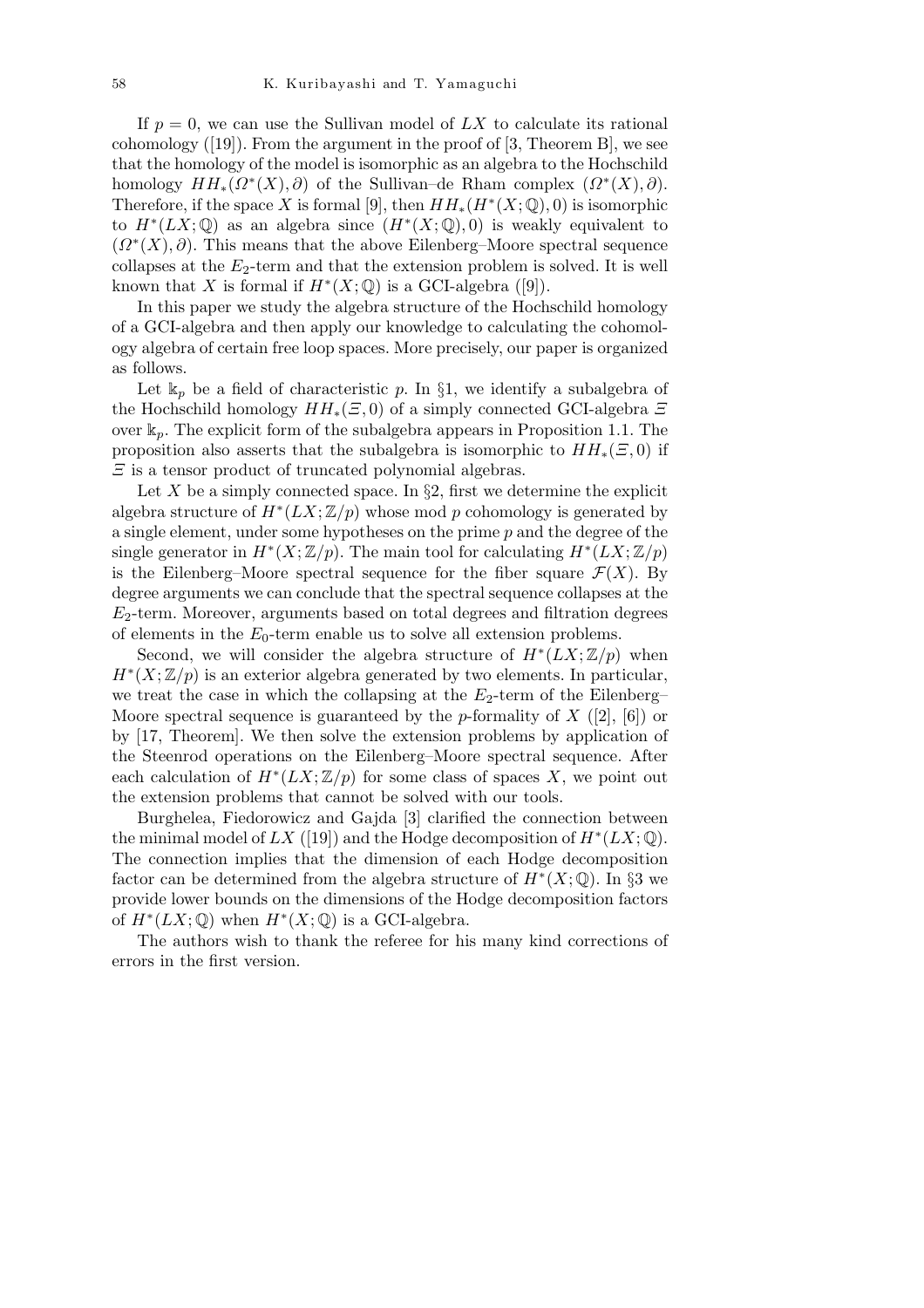## **1. A useful subalgebra of Hochschild homology**

NOTATIONS. Before we state the main results in this section, we prepare some notations which are used in this paper.

Let  $\mathbb{k}_p$  be a field of characteristic p and  $(C, d)$  a differential graded commutative algebra (DGA) over  $\mathbb{k}_p$  endowed with a differential *d* of degree  $+1$ . Then we denote the Hochschild homology of  $(C, d)$  ([7], [3], [4]) by  $HH_*(C, d)$ .

Let  $\Gamma[\omega_1,\ldots,\omega_m]$  be the divided power algebra over  $\mathbb{k}_p$ . Note that, as a vector space,  $\Gamma[\omega]$  is generated by elements  $\gamma_i(\omega)$  (*i* > 0) and a unit *γ*<sub>0</sub>(*ω*) = 1, and the multiplication is defined by  $\gamma_k(\omega)$  (*i* > 0) a  $\gamma_0(\omega) = 1$ , and the multiplication is defined by  $\gamma_k(\omega_i)\gamma_l(\omega_i) = \binom{k+l}{k}$  ${k+l \choose k} \gamma_{k+l}(\omega_i).$ Furthermore,  $\Gamma^+[\omega_1,\ldots,\omega_s]$  denotes the subalgebra of  $\Gamma[\omega_1,\ldots,\omega_s]$  generated by the monomials  $\{\gamma_{k_1}(\omega_1) \dots \gamma_{k_s}(\omega_s) : k_1 > 0, \dots, k_s > 0\}$  (cf. [1]). When  $p = 0$ , we regard the algebra  $\Gamma[\omega_1, \ldots, \omega_m]$  and an element  $\gamma_k(\omega_i)$  in  $\Gamma[\omega_1,\ldots,\omega_m]$  as the polynomial algebra  $\mathbb{k}_0[\omega_1,\ldots,\omega_m]$  and  $\omega_i^k$ , respectively.

For any algebra *B*, let *A*, *I* and *S* be a subalgebra, an ideal and a subset of *B*, respectively. Then *A/I* denotes the quotient algebra of *A* by the ideal *A∩I* and (*S*)*<sup>A</sup>* denotes the sub-*A*-module of *B* generated by *S* when we regard *B* as an *A*-module. If  $A = B$ , then  $(S)_{A}$  is the ideal of *A* generated by *S*. For an algebra *A* and elements  $a_1, \ldots, a_s$  of *A*, we denote by  $\text{Ann}_A(a_1, \ldots, a_s)$ the ideal of *A* generated by the elements  $\{a : a \cdot a_i = 0 \text{ for } 1 \leq i \leq s\}.$ 

A *graded complete intersection algebra* (GCI-algebra) is a commutative graded algebra  $\mathcal{Z} = \Lambda(y_1, \ldots, y_l) \otimes \mathbb{k}_p[x_1, \ldots, x_n]/(\varrho_1, \ldots, \varrho_m)$  where  $\varrho_1, \ldots, \varrho_m$  is a regular sequence (or  $m = 0$ ) and where deg  $y_j$  is odd and deg  $x_i$  is even if  $p \neq 2$ . We say that  $\Xi$  is *simply connected* if  $\Xi^1 = 0$ .

The proof of the following proposition is based upon the projective resolution of *Ξ* as a  $(\Xi \otimes \Xi)$ -module, constructed in [15] (see also [11]).

Proposition 1.1. (i) *Suppose*

$$
\Xi = \Lambda(y_1,\ldots,y_l) \otimes \mathrm{k}_p[x_1,\ldots,x_n]/(\varrho_1,\ldots,\varrho_m)
$$

*is a simply connected GCI-algebra, where*  $\rho_i$  *is decomposable for any i. Then there exists a monomorphism of algebras*

$$
\psi : B = \Lambda(y_1, \dots, y_l) \otimes \Gamma[\overline{y}_1, \dots, \overline{y}_l]
$$
  

$$
\otimes \left\{ \left( A \oplus \sum_{s=1}^m \sum_{i_1 < \dots < i_s} \text{Ann}_{A}(d(\omega_{i_1}), \dots, d(\omega_{i_s})) \right) \right\}
$$
  

$$
\otimes \Gamma^+[\omega_{i_1}, \dots, \omega_{i_s}] \right) / (d\Gamma[\omega_1, \dots, \omega_m])_A \}
$$
  

$$
\hookrightarrow \text{Tor}_{\Xi \otimes \Xi}(\Xi, \Xi) = HH_*(\Xi, 0),
$$

 $$ *∂%<sup>j</sup>*  $\frac{\partial \varrho_j}{\partial x_i} \overline{x}_i,$  $\deg \overline{y}_i = \deg y_i - 1$ ,  $\deg \overline{x}_i = \deg x_i - 1$  *and*  $\deg \omega_i = \deg \varrho_i - 2$ .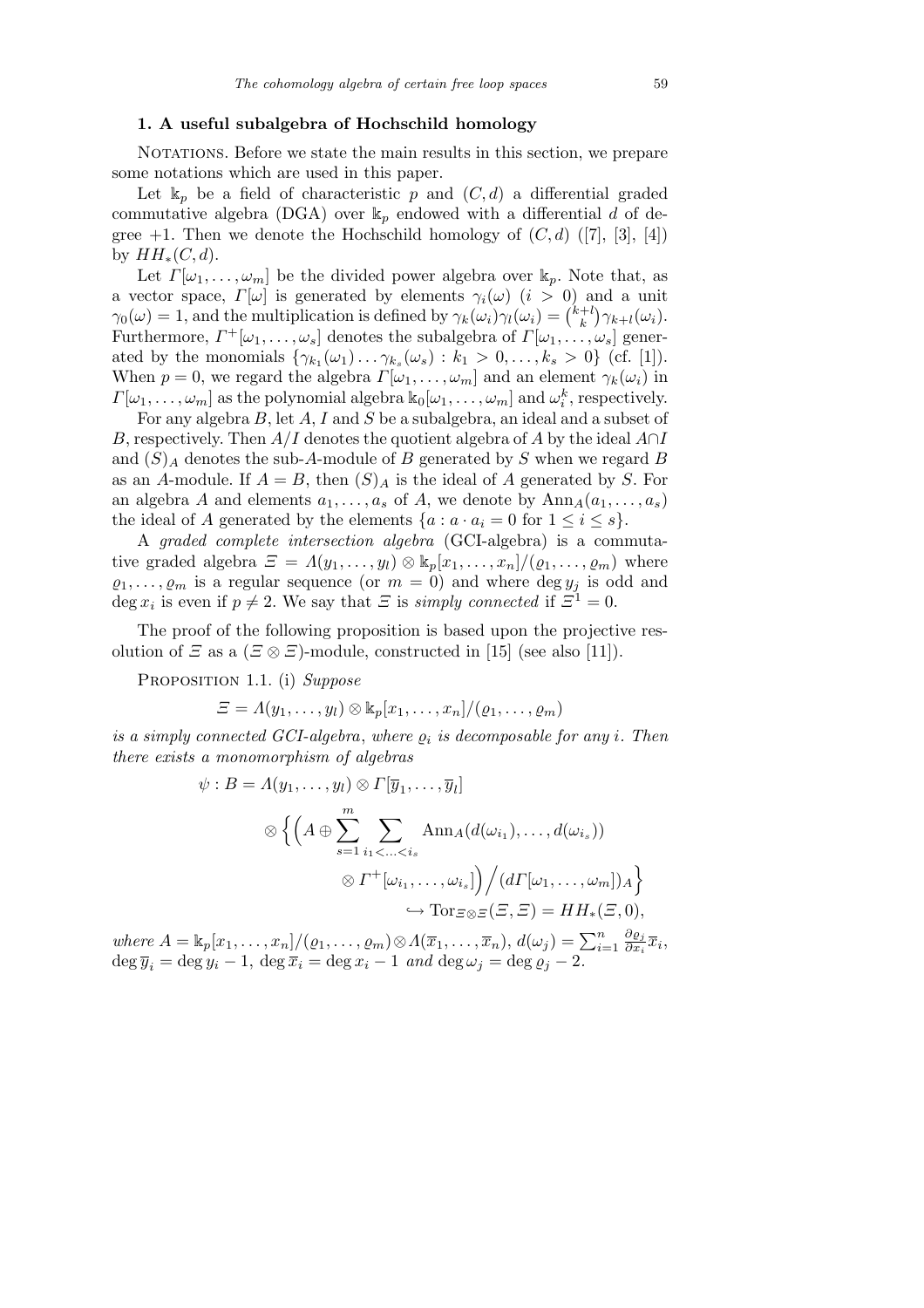(ii) *In the case*

 $\overline{m}$ 

 $E = A(y_1, ..., y_l) \otimes k_p[z_1, ..., z_m] \otimes k_p[x_1, ..., x_n]/(x_1^{s_1+1}, ..., x_n^{s_n+1}),$ *there exists an isomorphism of algebras*

$$
\psi : B = \Lambda(y_1, \dots, y_l) \otimes \Gamma[\overline{y}_1, \dots, \overline{y}_l] \otimes \mathbb{k}_p[z_1, \dots, z_m] \otimes \Lambda(\overline{z}_1, \dots, \overline{z}_m)
$$
  

$$
\otimes \bigotimes_{i=1}^n \{A_i/((s_i+1)x_i^{s_i}\overline{x}_i) \oplus ((\varepsilon_i, x_i, \overline{x}_i)_{A_i}/((s_i+1)x_i^{s_i}\overline{x}_i)_{A_i}) \otimes \Gamma^+[\omega_i]\}
$$
  

$$
\cong \text{Tor}_{\Xi \otimes \Xi}(\Xi, \Xi) = HH_*(\Xi, 0),
$$

where  $A_i = \mathbb{k}_p[x_i]/(x_i^{s_i+1}) \otimes \Lambda(\overline{x}_i)$ , and the element  $\varepsilon_i$  is the unit 1 in  $A_i$  if  $s_i + 1 = 0$  *in*  $\mathbb{k}_p$ ; *otherwise*, *it is zero.* 

P r o o f. (i) The Koszul–Tate complex associated to the GCI-algebra *Ξ* is

$$
\mathcal{K} = (\Lambda(y_1,\ldots,y_l) \otimes \Gamma[\overline{y}_1,\ldots,\overline{y}_l] \otimes A \otimes \Gamma[\omega_1,\ldots,\omega_m],d),
$$

where  $d(y_i) = d(\overline{y}_i) = d(A) = 0$  and  $d(\omega_j) = \sum_{i=1}^n$ *∂%<sup>j</sup>*  $\frac{\partial \varrho_j}{\partial x_i} \overline{x}_i$ . Since this DGA *K* is regarded as the complex where  $H^*(K) \cong \overline{HH}_*(E, 0)$  (cf. [15], [11]), it follows that there exists a natural inclusion  $\psi$ . Let *C* be

$$
A \oplus \sum_{s=1}^m \sum_{i_1 < \ldots < i_s} \text{Ann}_A(d(\omega_{i_1}), \ldots, d(\omega_{i_s})) \otimes \Gamma^+[\omega_{i_1}, \ldots, \omega_{i_s}].
$$

Then we note that the ideal  $(d\Gamma[\omega_1,\ldots,\omega_m])_{A\otimes\Gamma[\omega_1,\ldots,\omega_m]}\cap C$  of *C* is equal  $\text{to } (d\Gamma[\omega_1,\ldots,\omega_m])_A \cap C \text{ in } A \otimes \Gamma[\omega_1,\ldots,\omega_m].$ 

(ii) Let *Ξ* be a truncated algebra  $\frac{k_p[x_i]}{x_i^s}$ . By direct calculation, we see that  $HH_*(\Xi,0) \cong A_i/((s_i+1)x_i^{s_i}\overline{x}_i) \oplus (\varepsilon_i,x_i,\overline{x}_i)_{A_i}/((s_i+1)x_i^{s_i}\overline{x}_i)_{A_i} \otimes$  $\Gamma^+[\omega_i]$  as an algebra. From the Künneth theorem for the Hochschild homology, we have the isomorphism  $\psi$ .

The following example shows that the monomorphism  $\psi$  in Proposition 1.1(i) is not an isomorphism in general. Consider the algebra  $A =$  $K[x, y]/(x^4 + y^2, y^4) \otimes \Lambda(\bar{x}, \bar{y})$  over a field *K* of characteristic zero, where  $\deg x = 2$ ,  $\deg y = 4$ ,  $\deg \overline{x} = 1$  and  $\deg \overline{y} = 3$ . Let  $(C, d)$  be a differential graded algebra  $(A \otimes K[\omega_1, \omega_2], d)$  endowed with a differential *d* of degree +1, satisfying  $\mathbf{r}$ 

$$
d(\omega_1) = \left(\frac{\partial}{\partial x}\overline{x} + \frac{\partial}{\partial y}\overline{y}\right)(x^4 + y^2) = 4x^3\overline{x} + 2y\overline{y} \text{ and}
$$

$$
d(\omega_2) = \left(\frac{\partial}{\partial x}\overline{x} + \frac{\partial}{\partial y}\overline{y}\right)y^4 = 4y^3\overline{y},
$$

where  $\deg \omega_1 = 6$  and  $\deg \omega_2 = 14$ . The element

$$
\alpha = 2y^2 \overline{x} \omega_1 - \overline{x} \omega_2
$$

is a cycle element with degree 15 in *C*. In fact,

$$
d(\alpha) = -2y^2\overline{x}(4x^3\overline{x} + 2y\overline{y}) + \overline{x}(4y^3\overline{y}) = -4y^3\overline{xy} + 4y^3\overline{xy} = 0.
$$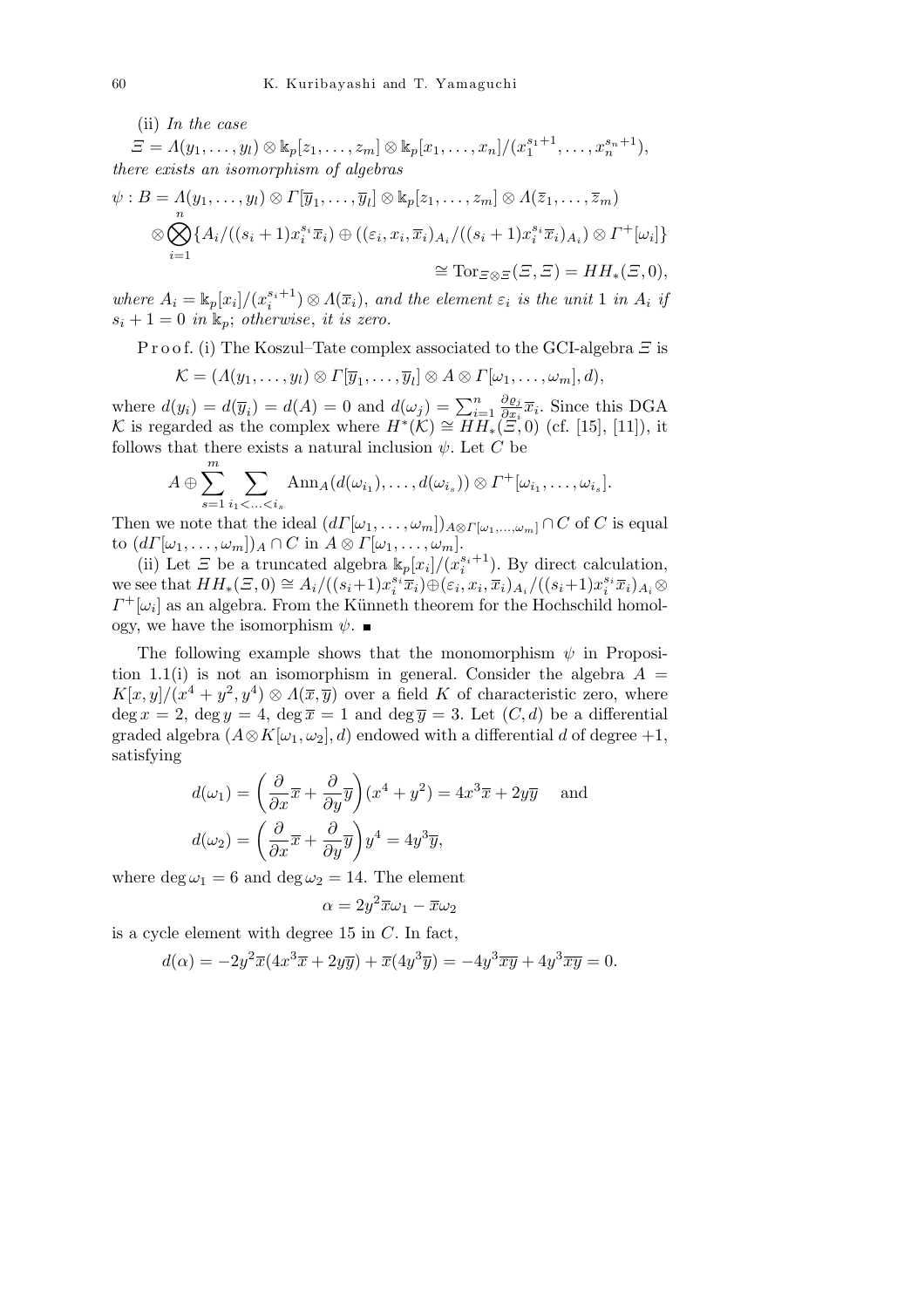If there exists an element  $\beta$  such that  $d(\beta) = \alpha$ , then  $\beta$  must have the elements  $\omega_2^k$  ( $k \geq 2$ ) or  $\omega_2^k \omega_1^s$  ( $s \geq 1$ ,  $k \geq 1$ ) as terms since  $\alpha$  has the non-zero term  $\bar{x}\omega_2$ . Though the degree of  $\beta$  is 14,  $\deg \omega_2^k = 14k > 14$  and  $\deg \omega_2^k \omega_1^s = 14k + 6s > 14$ . Therefore  $\alpha$  represents a non-zero element of *H<sup>∗</sup>* (*C, d*). Let

$$
\begin{aligned} \Gamma &= A \oplus \text{Ann}_A(d\omega_1) \otimes K^+[\omega_1] \\ \oplus \text{Ann}_A(d\omega_2) \otimes K^+[\omega_2] \oplus \text{Ann}_A(d\omega_1, d\omega_2) \otimes K^+[\omega_1, \omega_2]. \end{aligned}
$$

If the monomorphism  $\psi$  is an isomorphism, then there exists an element  $\gamma \in \Gamma$  which maps  $\alpha + d(\beta)$  by the lifting map of  $\psi : \Gamma \to H^*(C, d)$  for some element  $\beta \in C$ . Since the degree of  $\gamma$  is 15,  $\gamma$  can be written as  $b_0 + b_1 \omega_1 +$  $b_2\omega_1^2 + b_3\omega_2$ , where  $b_0 \in A$  and  $b_1, b_2 \in \text{Ann}_A(d(\omega_1))$  and  $b_3 \in \text{Ann}_A(d(\omega_2))$ . Then  $\psi^{-1}d(\beta) = \gamma - \psi^{-1}(\alpha) = b_0 + (b_1 - 2y^2\bar{x})\omega_1 + b_2\omega_1^2 + (b_3 + \bar{x})\omega_2$ . Applying the above argument about degrees again, we have  $b_3 = -\overline{x}$ . On the other hand,  $\bar{x} \notin \text{Ann}_A(d(\omega_2)) = \text{Ann}_A(4y^3\bar{y})$ , which is a contradiction.

Remark 1.2. Let  $(\Omega^*(X), \partial)$  be the Sullivan–de Rham complex over a field  $\mathbb{k}_0$  where  $H_*(\Omega^*(X), \partial) = H^*(X; \mathbb{k}_0)$  is isomorphic to a GCI-algebra  $\Lambda = \Lambda(y_1, \ldots, y_l) \otimes k_0[x_1, \ldots, x_n]/(\varrho_1, \ldots, \varrho_m)$ , where  $\varrho_i$  is decomposable. Then the DGA has minimal model  $\mathcal{M} = (\land V, \widetilde{\partial})$  defined by  $\land V = \Lambda(y_1, \dots)$  $\ldots, y_l) \otimes \Bbbk_0[x_1, \ldots, x_n] \otimes \Lambda(\tau_1, \ldots, \tau_m), \ \widetilde{\partial}(y_i) = \widetilde{\partial}(x_i) = 0 \text{ and } \widetilde{\partial}(\tau_j) = \varrho_j.$ Here *∧V* denotes the free commutative graded algebra over a graded vector space  $V = \bigoplus_{i>1} V^i$ . To calculate the cohomology of *LX* over  $\mathbb{k}_0$ , one can use the complex  $\varepsilon(\mathcal{M}) = (\wedge V \otimes \wedge \overline{V}, \delta)$  defined in [4], [19]. This DGA has the following properties:

(i)  $\overline{V}^i = V^{i+1}$ , that is, we have  $\wedge \overline{V} = \mathbb{k}_0[\overline{y}_1, \dots, \overline{y}_l] \otimes \Lambda(\overline{x}_1, \dots, \overline{x}_n) \otimes$  $\mathbb{k}_0[\overline{\tau}_1,\ldots,\overline{\tau}_m].$ 

(ii) When  $\beta$  is the unique derivation of degree  $-1$  extending the maps  $\beta(x_i) = \overline{x}_i, \ \beta(y_j) = \overline{y}_j, \ \beta(\tau_k) = \overline{\tau}_k \text{ and } \beta(\overline{x}_i) = \beta(\overline{y}_j) = \beta(\overline{\tau}_k) = 0, \text{ then}$ the differential  $\delta$  is the unique derivation of degree +1 with  $\delta|_{\wedge V} = \widetilde{\partial}$  and  $\delta\beta + \beta\delta = 0$ , that is,  $\delta(y_i) = \delta(x_i) = \delta(\overline{y}_i) = \delta(\overline{x}_i) = 0$ ,  $\delta(\tau_j) = \rho_j$  and  $\delta(\overline{\tau}_j) = -\sum_{i=1}^n$ *i*=1 *∂%<sup>j</sup>*  $\frac{\partial \varrho_j}{\partial x_i} \overline{x}_i.$  $(iii)$   $H_*\left(\varepsilon(\mathcal{M})\right) \cong H^*(LX;\mathbb{k}_0).$ 

Let  $K$  be the (not free) DGA over  $\mathbb{k}_0$  defined in the proof of Proposition 1.1. In this case, we see that there is a natural map from  $\varepsilon(\mathcal{M})$  to  $\mathcal{K}$ which induces  $H_*(\varepsilon(\mathcal{M})) \cong H_*(\mathcal{K})$ . This is given by the correspondences:  $x_i \mapsto x_i, y_i \mapsto y_i, \tau_j \mapsto 0, \overline{x}_i \mapsto \overline{x}_i, \overline{y}_i \mapsto \overline{y}_i, \overline{\tau}_j \mapsto \omega_j \text{ and } \delta \mapsto -d.$ 

**2. The mod** *p* **cohomology of** *LX***.** In this section, we denote the Eilenberg–Moore spectral sequence for the fiber square  $\mathcal{F}(X)$  by  $\{E_r^{*,*}, d_r\}$ with  $d_r$  of bidegree  $(r, 1 - r)$ . The spectral sequence is lying in the second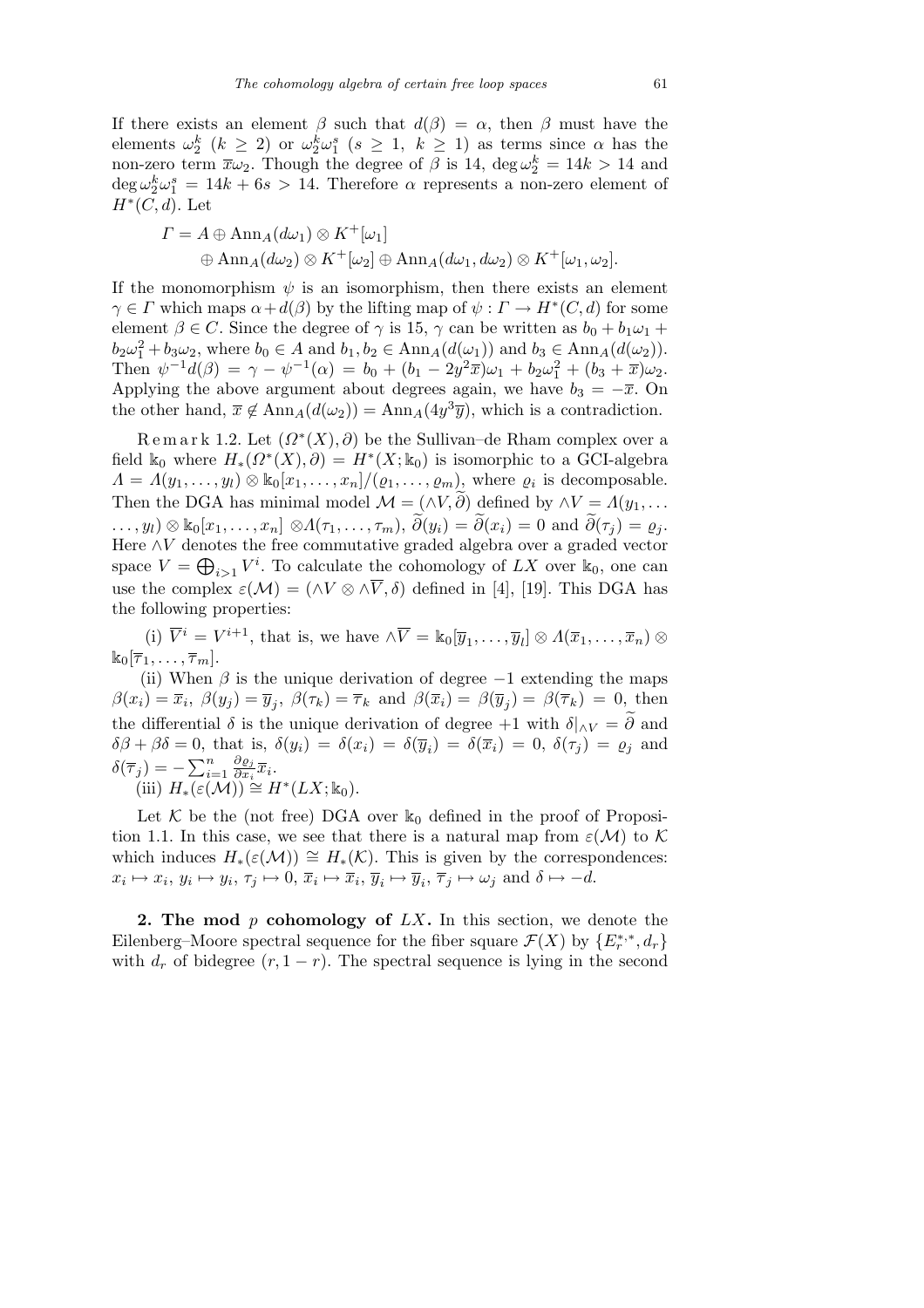quadrant, that is,  $E_r^{p,q}$  is bigraded with  $p \leq 0$  and  $q \geq 0$ . We may call the indices  $p$  and  $p+q$  the *filtration degree* and the *total degree*, respectively. The *E*<sub>2</sub>-term is isomorphic to  $Tor_{H^*(X;\mathbb{Z}/p)\otimes H^*(X;\mathbb{Z}/p)}(H^*(X;\mathbb{Z}/p), H^*(X;\mathbb{Z}/p)),$ that is, to the Hochschild homology  $HH^*(X;\mathbb{Z}/p),0$ . Notice that the target of the spectral sequence is  $H^*(LX;\mathbb{Z}/p)$ . To be exact, there exists a decreasing filtration  ${F^{i}H^{*}(LX;\mathbb{Z}/p)}_{i\leq0}$  on  $H^{*}(LX;\mathbb{Z}/p)$  and the limit term  $E_{\infty}^{*,*}$  is isomorphic to  $E_0^{*,*}$  $E_0^{*,*}$  as bigraded algebras. Here  $E_0^{i,j}$  $i_0^{i,j}$  is defined by  $F^{i}H^{i+j}(LX;\mathbb{Z}/p)/F^{i+1}H^{i+j}(LX;\mathbb{Z}/p).$ 

By virtue of Proposition 1.1(ii), we can determine the mod *p* cohomology of a space *LX* of free loops on a space *X* whose mod *p* cohomology ring is generated by one element.

Theorem 2.1. *Let X be a simply connected space whose mod p cohomology is isomorphic to Λ*(*y*), *where* deg *y is odd. Then*

$$
H^*(LX;\mathbb{Z}/p) \cong \Lambda(y) \otimes \Gamma[\overline{y}]
$$

*as an algebra, where* deg  $\overline{y} = \deg y - 1$ *.* 

THEOREM 2.2. Let X be a simply connected space whose mod p cohomol*ogy is isomorphic to*  $\mathbb{Z}/p[x]/(x^{s+1})$ *.* 

(i) *When*  $s + 1 \equiv 0 \mod p$  *and when*  $p \neq 2$  *or* deg  $x \neq 2$ ,

$$
H^*(LX;\mathbb{Z}/p) \cong \mathbb{Z}/p[x]/(x^{s+1}) \otimes \Lambda(\overline{x}) \otimes \Gamma[\omega]
$$

*as an algebra, where*  $\deg \overline{x} = \deg x - 1$  *and*  $\deg \omega = (s+1) \deg x - 2$ . (ii) *When*  $s + 1 \equiv /0 \mod p$  *and when*  $s > 1$  *or* deg  $x \neq 2$ ,

$$
H^*(LX; \mathbb{Z}/p) \cong \{ (\mathbb{Z}/p[x]/(x^{s+1}) \otimes \Lambda(\overline{x}))/(x^s \overline{x})_A \}
$$
  

$$
\oplus \{ (x, \overline{x})_A/(x^s \overline{x})_A ) \} \otimes \Gamma^+[\omega]
$$

*as an algebra, where*  $A = \mathbb{Z}/p[x]/(x^{s+1}) \otimes A(\overline{x})$ , deg  $\overline{x} = \deg x - 1$  *and*  $\deg \omega = (s+1) \deg x - 2.$ 

Next we consider the algebra structure of  $H^*(LX; \mathbb{Z}/p)$  in the case when mod *p* cohomology of a simply connected space *X* is an exterior algebra generated by two elements  $x_t$  and  $x_u$  with  $t \leq u$ . If  $\widetilde{H}^i(X; \mathbb{Z}/p)$  is zero whenever *i* is outside an interval of the form  $[k+1, 3k+1]$ , that is,  $t \le u \le 2t-2$ , then *X* is *p*-formal [2, Lemma 9]. Therefore, consideration of the proof of [10, Proposition 3.1] enables us to conclude that the singular cochains  $(C^*(X;\mathbb{Z}/p),d)$  and the DGA  $(H^*(X;\mathbb{Z}/p),0)$  are connected by a chain of DGA-quasi-isomorphisms. Moreover, since the Eilenberg–Moore map induces an isomorphism of algebras from  $\text{Tor}_{C^*(X)\otimes C^*(X)}(C^*(X), C^*(X))$  to  $H^*(LX;\mathbb{Z}/p)$ , it follows that  $H^*(LX;\mathbb{Z}/p)$  is isomorphic to

$$
\text{Tor}_{H^*(X;\mathbb{Z}/p)\otimes H^*(X;\mathbb{Z}/p)}(H^*(X;\mathbb{Z}/p),H^*(X;\mathbb{Z}/p))
$$

as a vector space. Consequently, the Eilenberg–Moore spectral sequence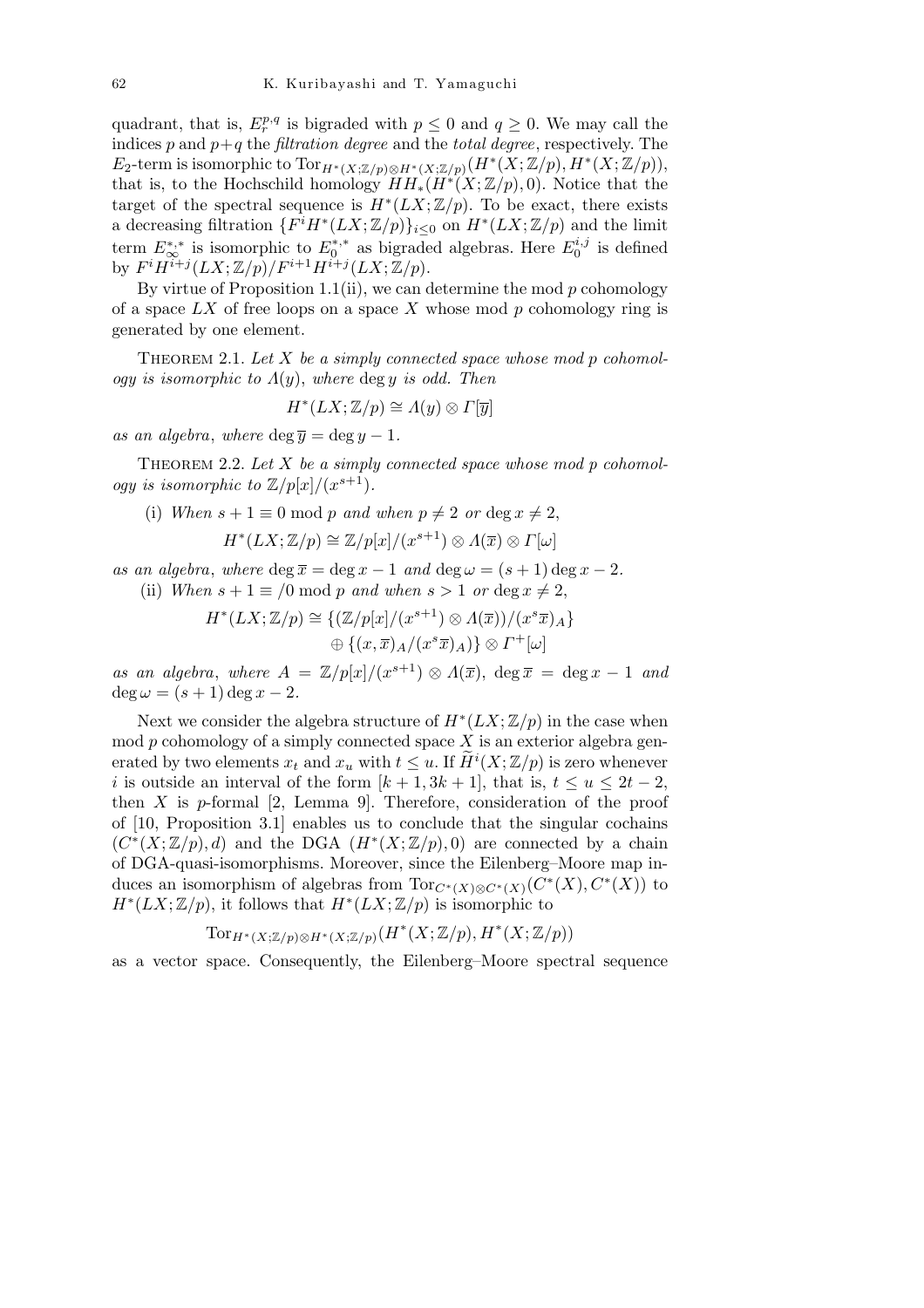${E_r, d_r}$  collapses at the *E*<sub>2</sub>-term if  $t \le u \le 2t - 2$ . By solving the extension problem of the Eilenberg–Moore spectral sequence, we have

Theorem 2.3. *Suppose that the mod p cohomology of a simply connected space X is isomorphic to the exterior algebra*  $\Lambda(x_t, x_u)$ , *where*  $t \leq u \leq 2t-2$ *. If*  $p > 3$  *or*  $u \neq 3$ ,  $u \neq 2t - 3$  *and*  $p = 3$ , *then*, *as an algebra*,

$$
H^*(LX; \mathbb{Z}/p) \cong \Lambda(x_t, x_u) \otimes \Gamma[\overline{x}_t, \overline{x}_u].
$$

Remark 2.4. Under the condition that  $t \leq u \leq 2t - 2$ , the *p*-formality of *X* enables us to conclude that the spectral sequence  ${E_r, d_r}$  collapses at the *E*2-term. Note that it is not easy to deduce the above fact under the conditions  $t \leq u \leq 2t - 2$  from degree considerations as the proof of Theorem 2.1 or 2.2. In fact, in the case  $p = 3$ ,  $t = 5$  and  $u = 7$ , simple degree considerations do not suffice to eliminate the possibility that  $d_2(\gamma_3(\bar{x}_5))$  =  $x_7\overline{x}_7 + \ldots$  in the  $E_2$ -term.

Suppose that  $H^*(X;\mathbb{Z}/2)$  is isomorphic to the truncated polynomial  $\frac{1}{2}\exp\left(\frac{x}{2}x^2 + \frac{x^2}{2}\right)$  $a_1^{2^{u_1}}, \ldots, a_n^{2^{u_n}}$ . Then [17, Theorem] asserts that the Eilenberg–Moore spectral sequence collapses at the  $E_2$ -term if  $Sq^1 \equiv 0$ on  $H^*(X;\mathbb{Z}/2)$ . Moreover, from the argument of the proof, we see that the same conclusion holds if the vector space  $\text{Im}(\text{Sq}^1)^{2^{k+1}m_i+2}$  is zero for any  $k \geq 0$  and  $1 \leq i \leq n$ , where  $m_i = 2^{u_i-1}i-1$ . In consequence, we have

Theorem 2.5. *Suppose that the mod* 2 *cohomology of a simply connected space X is isomorphic to the exterior algebra*  $\Lambda(x_t, x_{2t-1})$ *.* 

(i) If  $Sq^{t-1} x_t = 0$  and  $t > 3$ , then, as an algebra,

$$
H^*(LX; \mathbb{Z}/2) \cong \Lambda(x_t, x_{2t-1}) \otimes \Gamma[\overline{x}_t, \overline{x}_{2t-1}].
$$

(ii) *If* Sq<sup>*t*-1</sup>  $x_t = x_{2t-1}$  and  $t > 3$  or Sq<sup>1</sup>  $x_2 = x_3$ , Sq<sup>2</sup>  $x_3 = 0$  and  $t = 2$ , *then*, *as an algebra*,

$$
H^*(LX;\mathbb{Z}/2) \cong \Lambda(x_t,x_{2t-1}) \otimes \bigotimes_{i\geq 0} \mathbb{Z}/2[\gamma_{2^i}(\overline{x}_t)]/(\gamma_{2^i}(\overline{x}_t)^4).
$$

Let *V* be a vector space and  $x, y$  elements of *V*. In the proofs of Theorems 2.1, 2.2, 2.3 and 2.5, we will say that *x contains y* if the element *x* can be represented by a linear combination in which the element *y* has a non-zero coefficient.

Proof of Theorem 2.2. (i) By Proposition 1.1(ii), we have

$$
E_2^{*,*} \cong \mathbb{Z}/p[x]/(x^{s+1}) \otimes \Lambda(\overline{x}) \otimes \Gamma[\omega],
$$

where bideg  $x = (0, \deg x)$ , bideg  $\overline{x} = (-1, \deg x)$  and bideg  $\gamma_i(\omega) = (-2i, \deg x)$  $i(s+1)$  deg *x*).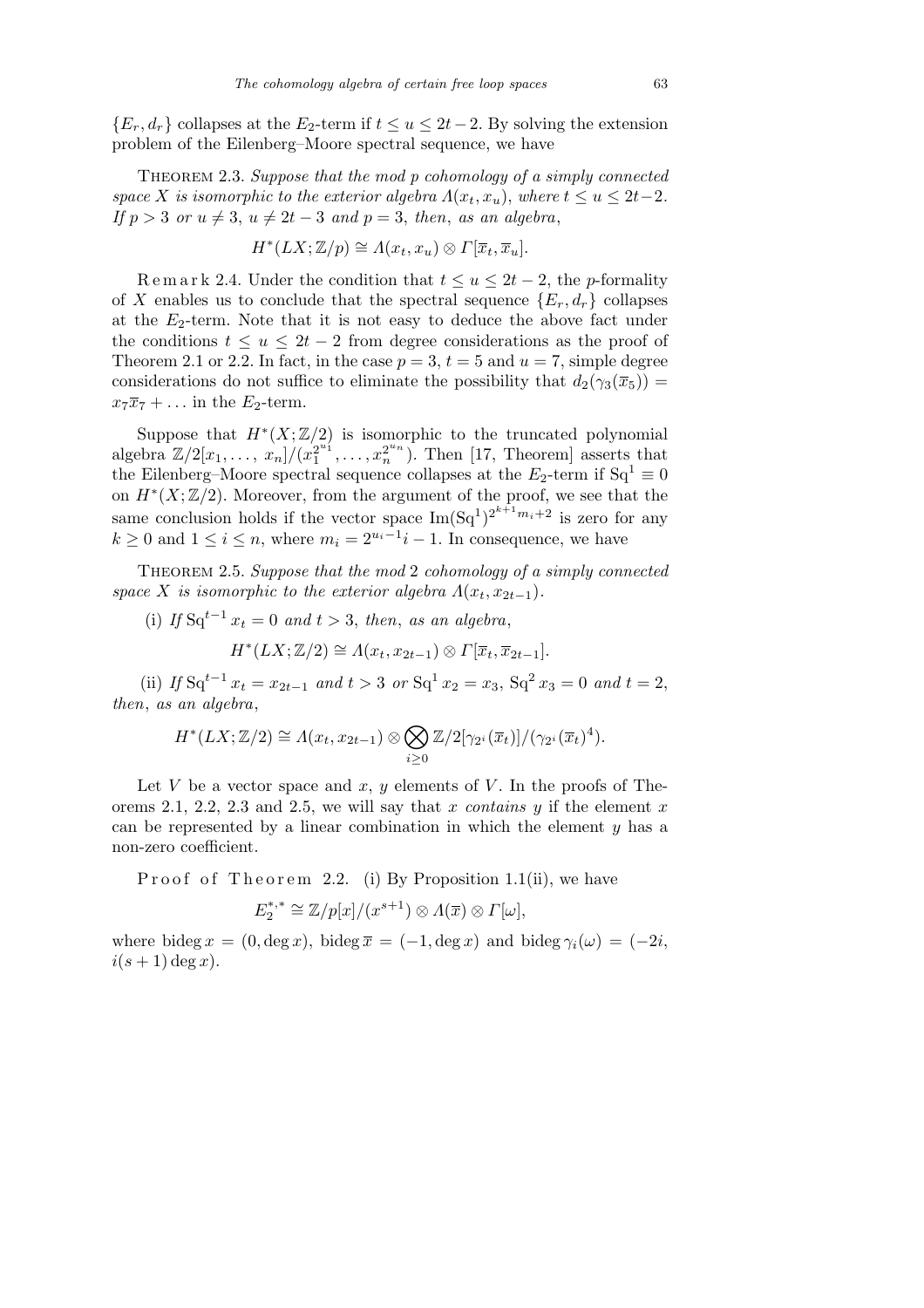First we prove the theorem under the assumption that deg x is even. Suppose that  $d_r(\gamma_i(\omega))$  contains the element  $x^l\overline{x}\gamma_j(\omega)$ . Then we have

• 
$$
i((s + 1) \deg x - 2) + 1 = (l + 1) \deg x - 1 + j((s + 1) \deg x - 2)
$$
 and  
\n•  $-2i + r = -2j - 1$ 

by an argument on total degrees and filtration degrees respectively. We have  $i = j + (r + 1)/2 > j + 1$  from the latter. This contradicts the former since  $s > l$ . Thus we can conclude that  $E_2^{*,*}$  $E_2^{*,*} \cong E_{\infty}^{*,*} \cong E_0^{*,*}$  $_{0}^{*,*}$  as bigraded algebras.

Let us solve extension problems. In this case, it suffices to prove that  $\overline{x} \cdot \overline{x}$  does not contain *x* and  $\gamma_{p}$ *f* (*ω*)<sup>*p*</sup> does not contain  $x^{l}\gamma_{k}(\omega)$  since  $E_{0}$ contains  $\Gamma[\omega]$  as a subalgebra and the relations of  $\Gamma[\omega]$  as an algebra are  $\{\gamma_{p}(\omega)^{p} = 0 : f \ge 0\}$ . If  $\bar{x} \cdot \bar{x}$  contains *x*, we have deg *x* = 2. Then there is a contradiction since  $p \neq 2$  from the assumption. Next suppose that  $\gamma_{p}(\omega)^p$ contains  $x^l \gamma_k(\omega)$ . Then we have an equality of the total degrees:

(T) 
$$
p^{f+1}((s+1)\deg x - 2) = l \deg x + k((s+1)\deg x - 2).
$$

Since the filtration induced on  $H^*(LX;\mathbb{Z}/p)$  as the limit term of the Eilenberg–Moore spectral sequence is invariant under the action of the Steenrod operations, it follows that  $\gamma_{p}$ *f* (*ω*)<sup>*p*</sup> is in the filtration  $F^{-2p^f}H^*(LX;\mathbb{Z}/p)$ . Thus we have an inequality of the filtration degrees:

$$
(F) \t\t\t p^f \ge k.
$$

From (T) and (F), we have  $p = 2$  and deg  $x = 2$ . For, we have

$$
p^{f+1}((s+1)\deg x - 2) \ge_{(a)} (k+1)((s+1)\deg x - 2)
$$
  
= (s+1)\deg x - 2 + k((s+1)\deg x - 2)  

$$
\ge_{(b)} l \deg x + k((s+1)\deg x - 2)
$$

in general. Here (a) follows from  $(F)$  and (b) follows from  $s + 1 > l$ . Then (a) and (b) are equalities by (T). The inequality of (F) and the equality of (a) imply that  $p = 2$ ,  $f = 0$  and  $k = 1$ . The equality of (b) shows that  $s = l$ and deg *x* = 2. Thus the assumption of Theorem 2.2(i) implies that  $\gamma_{p}(\omega)^p$ does not contain  $x^l \gamma_k(\omega)$ , that is,  $\gamma_{p^f}(\omega)^p = 0$  in  $H^*(LX; \mathbb{Z}/p)$ .

Second, we prove the theorem under the assumption that  $\deg x$  is odd and  $p = 2$ . The fact that  $d_r(\gamma_i(\omega))$  does not contain  $x^l \overline{x} \gamma_j(\omega)$  follows by the same argument as above. Suppose that  $d_r(\gamma_i(\omega))$  contains  $x^l\gamma_j(\omega)$ . Then we have

• 
$$
i((s + 1) \deg x - 2) + 1 = l \deg x + j((s + 1) \deg x - 2)
$$
 and  
\n•  $-2i + r = -2j$ 

by an argument on total degrees and column degrees respectively. We have  $i = j + r/2 \geq j + 1$  from the latter. This contradicts the former as  $s + 1 > l$ . Thus we can conclude that  $E_2^*$ <sup>\*</sup>  $E_2^{*,*} \cong E_{\infty}^{*,*} \cong E_0^{*,*}$  $_{0}^{*,*}$  as bigraded algebras.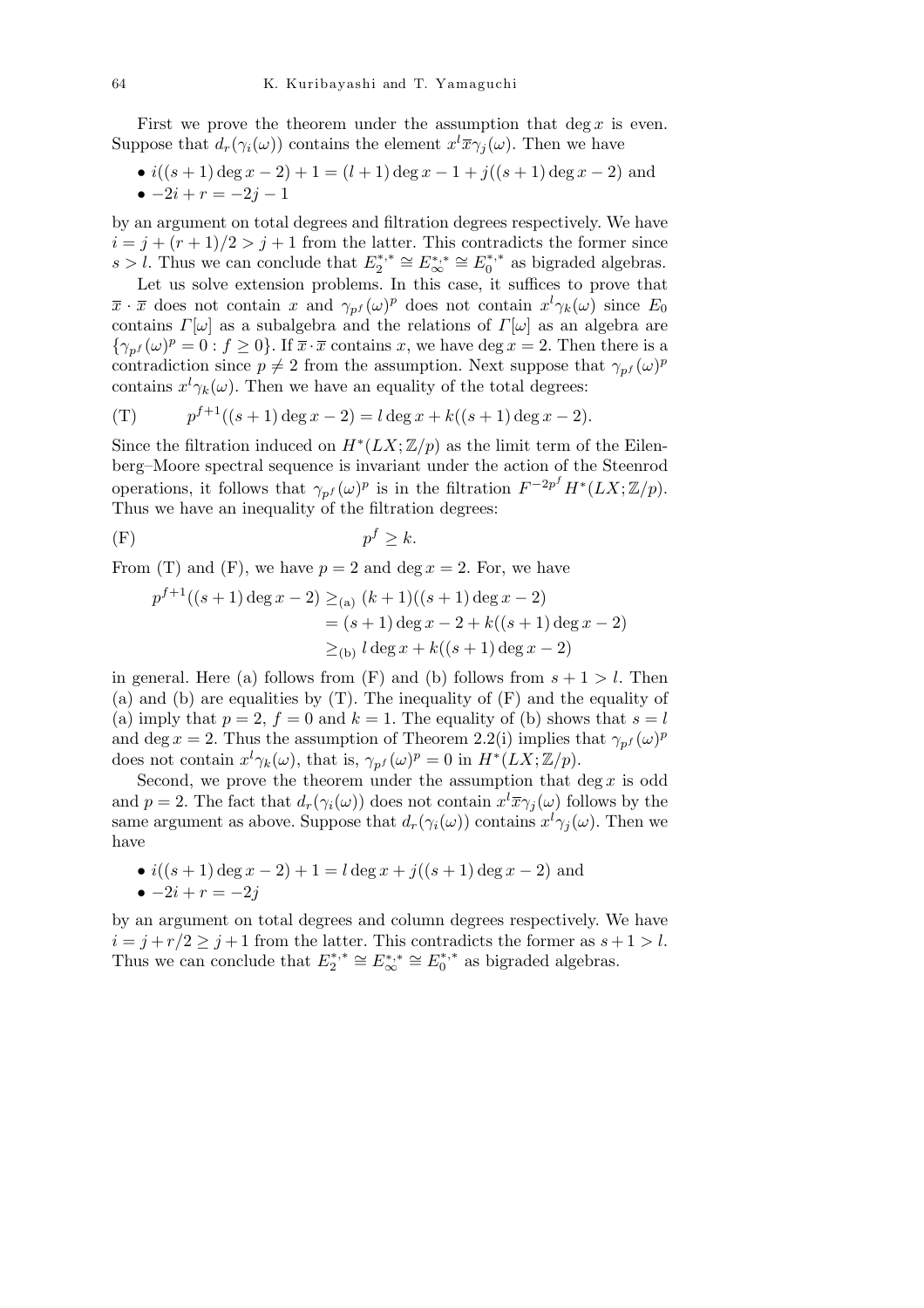Let us solve extension problems. In this case, it suffices to prove that *γ*<sub>*pf</sub>* (*ω*)<sup>*p*</sup> does not contain either  $x^l \gamma_k(\omega)$  or  $x^l \overline{x} \gamma_k(\omega)$ . The fact that  $\gamma_{p^f}(\omega)^p$ </sub> does not contain  $x^l \gamma_k(\omega)$  follows from the same argument as above. Suppose that  $\gamma_{p} f(\omega)^{p}$  contains  $x^{l} \overline{x} \gamma_{k}(\omega)$ . Then we have

•  $p^{f+1}((s+1)\deg x - 2) = (l+1)\deg x - 1 + k((s+1)\deg x - 2)$  and •  $2p^f > 2k + 1$ 

by the argument as above on total degrees and filtration degrees respectively. Then these contradict each other since *s > l*. Thus we can conclude that  $\gamma_{p}(\omega)^{p}$  does not contain  $x^{l}\overline{x}\gamma_{k}(\omega)$ , that is,  $\gamma_{p}(\omega)^{p} = 0$  in  $H^{*}(LX;\mathbb{Z}/p)$ . Thus we have Theorem 2.2(i).

(ii) By Proposition 1.1(ii), we have

$$
E_2^{*,*} \cong A/((s+1)x^s\overline{x})_A \oplus \{(x,\overline{x})_A/((s+1)x^s\overline{x})_A\} \otimes \Gamma^+[\omega],
$$

where  $A = \mathbb{Z}/p[x]/(x^{s+1}) \otimes A(\overline{x})$  as a bigraded algebra. Let

$$
A_{l,i} = \deg x^l \gamma_i(\omega) = l \deg x + i((s+1) \deg x - 2),
$$
  
\n
$$
B_j = \deg \overline{x} \gamma_j(\omega) = \deg x - 1 + j((s+1) \deg x - 2),
$$
  
\n
$$
C_{m,k} = \deg \overline{x} x^m \gamma_k(\omega) = (m+1) \deg x - 1 + k((s+1) \deg x - 2).
$$

Then we can conclude that the Eilenberg–Moore spectral sequence  $\{E_r^{*,*}, d_r\}$ collapses at the  $E_2^{*,*}$  $2^{*,*}$ -term since the following inequalities hold:

$$
A_{l,i} + 1 > B_j \t(i > j + 1), \t B_j + 1 > A_{l,i} \t(j > i),
$$
  
\n
$$
C_{m,k} + 1 > A_{l,i} \t(k > i), \t B_j + 1 > C_{m,k} \t(j > k),
$$
  
\n
$$
A_{l,i} + 1 > A_{k,j} \t(i > j), \t B_j + 1 > B_i \t(j > i),
$$
  
\n
$$
A_{l,i} + 1 > C_{m,k} \t(i > k + 1),
$$
  
\n
$$
C_{m,k} + 1 > B_j \t(k > j),
$$
  
\n
$$
C_{m,k} + 1 > C_{n,l} \t(k > l).
$$

Here the inequalities in ( ) are induced by an argument on column degrees. Note that last five inequalities have meaning only in the case when  $p = 2$  and  $\deg x$  is odd. Thus we can conclude that  $E_2^{*,*}$  $E_2^{*,*} \cong E_{\infty}^{*,*} \cong E_0^{*,*}$  $_0^{*,*}$  as a bigraded algebra.

Let us consider extension problems. We must verify that the following equalities hold in  $H^*(LX;\mathbb{Z}/p)$ :

(1)  $x^s \cdot x \gamma_i(\omega) = 0$ ,  $(2)$   $x^s \cdot \overline{x} \gamma_i(\omega) = 0,$ (3)  $\bar{x} \cdot \bar{x} \gamma_i(\omega) = 0$ , (4)  $\bar{x}\gamma_j(\omega) \cdot \bar{x}\gamma_k(\omega) = 0$ , (5)  $\overline{x}\gamma_j(\omega) \cdot x^l \gamma_k(\omega) = 0$  if  $\left(\frac{j+k}{j}\right)$ *j*  $\mathbf{r}$ *≡* mod*p*,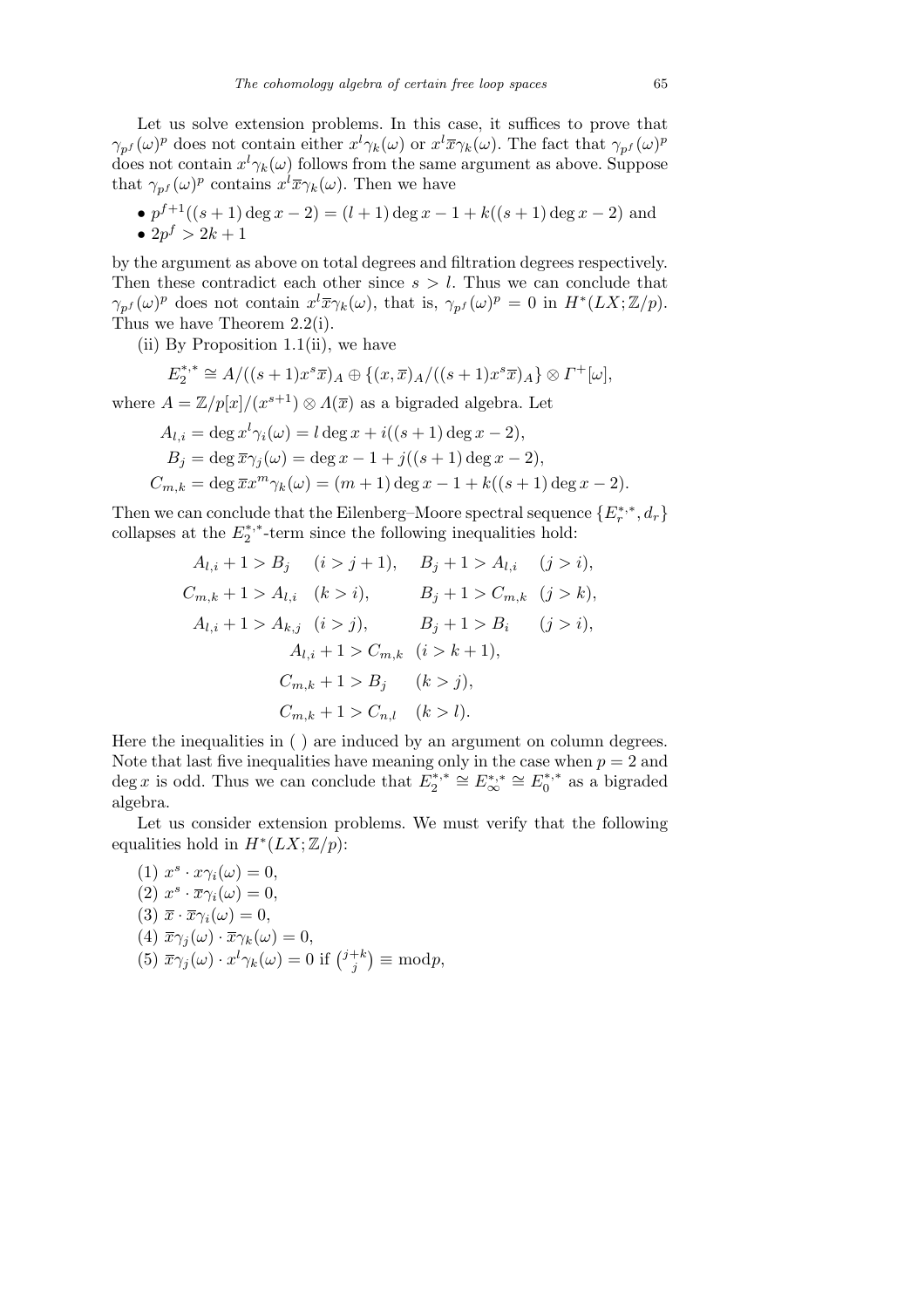(6)  $x^{l}\gamma_{j}(\omega) \cdot x^{m}\gamma_{k}(\omega) = 0$  if  $\binom{j+k}{j}$ *j*  $\mathbf{r}$ *≡* 0 mod *p*,

where  $i, j, k, l, m > 0$  for (1), (4), (5), (6) and  $i \ge 0$  for (2), (3).

Let us first verify that (1) holds. It suffices to prove that  $x^s \cdot x \gamma_i(\omega)$  does not contain either  $x^m \gamma_j(\omega)$  or  $x^m \overline{x} \gamma_j(\omega)$ . Suppose that  $x^s \cdot x \gamma_i(\omega)$  contains  $x^m \gamma_j(\omega)$ . Then we have

• 
$$
(s+1) \deg x + i((s+1) \deg x - 2) = m \deg x + j((s+1) \deg x - 2)
$$
 and  
\n•  $i > j$ 

by an argument on total degrees and filtration degrees respectively. These contradict each other since  $s + 1 > m$ .

Suppose that  $x^s \cdot x \gamma_i(\omega)$  contains  $x^m \overline{x} \gamma_j(\omega)$ , where  $p = 2$  and deg*x* is odd. Then we have

 $\bullet$  (*s* + 1) deg *x* + *i*((*s* + 1) deg *x* − 2)  $=(m+1)\deg x - 1 + j((s+1)\deg x - 2)$  and •  $2i > 2i + 1$ 

by an argument on total degrees and filtration degrees respectively. These contradict each other since  $s > m$ . Thus the equality (1) holds. Applying the same argument as above, it follows that equalities  $(2)$ ,  $(5)$  and  $(6)$  hold.

Let us next verify that (3) holds. It suffices to prove that  $\bar{x} \cdot \bar{x} \gamma_i(\omega)$  does not contain either  $x^l \gamma_j(\omega)$  or  $x^l \overline{x} \gamma_j(\omega)$ .

Suppose that  $\bar{x} \cdot \bar{x} \gamma_i(\omega)$  contains  $x^l \gamma_j(\omega)$ . Then we have

•  $2(\deg x - 1) + i((s + 1) \deg x - 2) = l \deg x + j((s + 1) \deg x - 2)$  and •  $i + 1 > j$ 

by an argument on total degrees and filtration degrees respectively. Then since  $s + 1 > l$ , we have  $i = j$ ,  $l = 1$  and deg  $x = 2$ . In this case, it turns out that  $\bar{x} \cdot \bar{x} \gamma_i(\omega) = \lambda x \gamma_i(\omega)$  for some constant  $\lambda$ . If  $\bar{x} \cdot \bar{x} = 0$  in  $H^*(LX; \mathbb{Z}/p)$ , then  $\lambda \bar{x} \cdot x \gamma_i(\omega) = \bar{x} \cdot (\bar{x} \cdot \bar{x} \gamma_i(\omega)) = (\bar{x} \cdot \bar{x}) \cdot \bar{x} \gamma_i(\omega) = 0$ . Since  $s > 1$ , it follows that  $\bar{x} \cdot x \gamma_i(\omega) \neq 0$  in  $E_0^{*,*} H^*(LX; \mathbb{Z}/p)$ , and therefore in  $H^*(LX; \mathbb{Z}/p)$ as well. Hence we have  $\lambda = 0$ . Thus it suffices to show that  $\bar{x} \cdot \bar{x} = 0$  in  $H^*(LX;\mathbb{Z}/p).$ 

When  $p \neq 2$ , it is clear that  $\bar{x} \cdot \bar{x} = 0$ . If  $p = 2$  and  $\bar{x} \cdot \bar{x} \neq 0$ , by the usual argument on total degrees and degrees of filtrations, we see that  $\bar{x}\cdot\bar{x} = \mu x$  for some non-zero constant  $\mu$ . The indecomposable element *x* in  $H^*(LX; \mathbb{Z}/p)$ is the image of the indecomposable element *x* in  $H^*(X; \mathbb{Z}/p)$  by the map  $\pi^*$  induced from the projection of the fibration  $\pi : LX \to X$ . Let  $s^*$  be the homomorphism which is induced from the section  $s: X \to LX$  defined by  $s(a)(t) = a$  (for  $a \in X$  and  $t \in S^1$ ). Since  $\mu x = \mu s^* \pi^* (x) = \mu s^* (x) =$  $s^*(\overline{x}) \cdot s^*(\overline{x})$  in  $H^*(X; \mathbb{Z}/p)$ , it follows that the element *x* in  $H^*(X; \mathbb{Z}/p)$  is decomposable, which is a contradiction.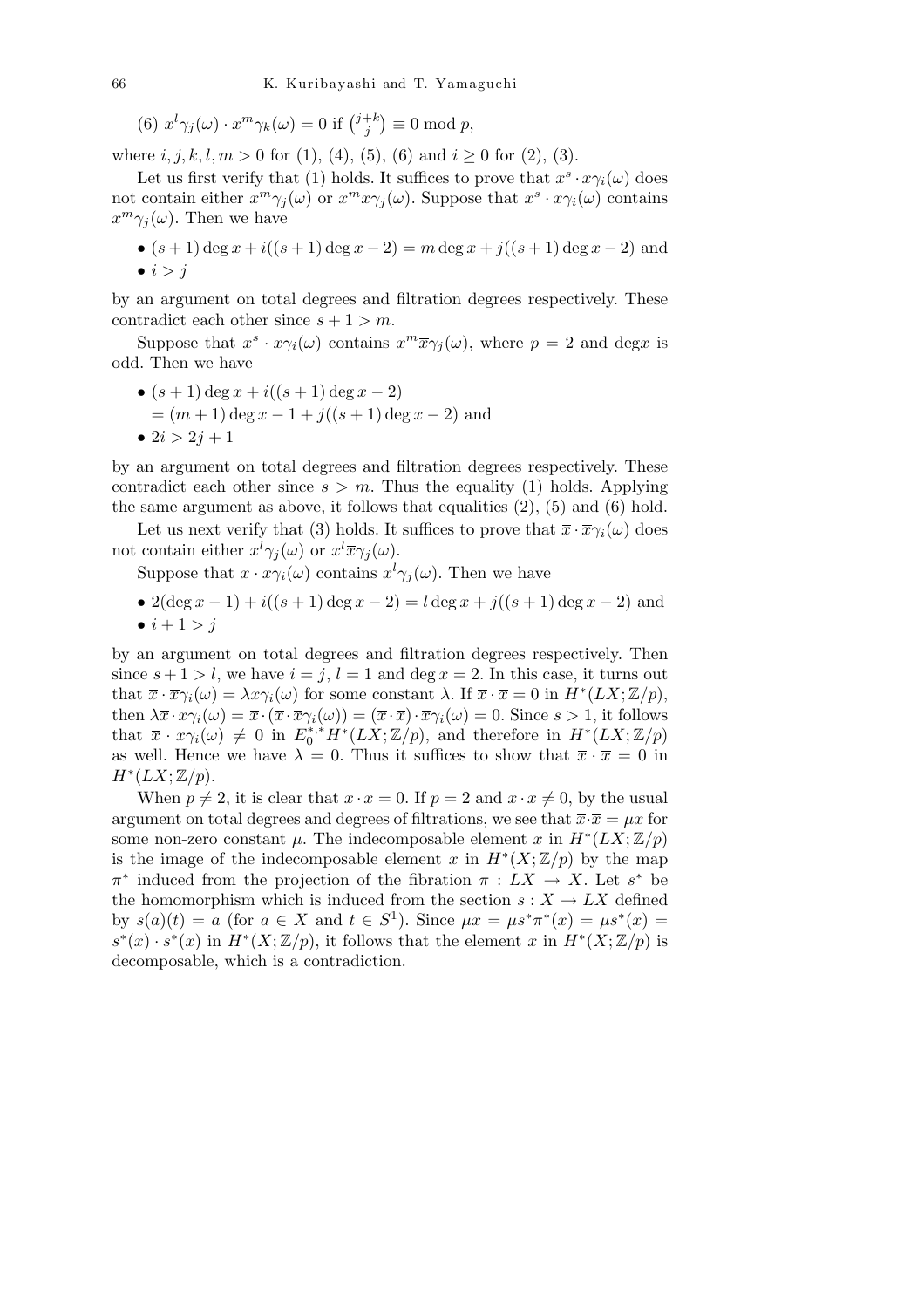Suppose that  $\bar{x} \cdot \bar{x} \gamma_i(\omega)$  contains  $x^l \bar{x} \gamma_j(\omega)$ , where  $p = 2$  and deg *x* is odd. Then we have

•  $2(\deg x - 1) + i((s + 1) \deg x - 2)$  $=(l + 1) \deg x - 1 + j((s + 1) \deg x - 2)$  and  $\bullet i + 1 > i$ 

by an argument on total degrees and filtration degrees respectively. If  $i = j$ , then from the equality of the total degrees we have  $(l-1)$  deg  $x = -1$ , which is a contradiction. If  $i > j$ , then from  $s > l$  we have

$$
(i-j)((s+1)\deg x - 2) \ge (s+1)\deg x - 2 > l\deg x > (l-1)\deg x + 1,
$$

which contradicts the equality of the total degrees.

Thus equality (3) holds. Applying the same argument as above, we see that (4) holds as well. Thus we have Theorem 2.2(ii).  $\blacksquare$ 

By a similar argument on total degrees and filtration degrees, we can prove Theorem 2.1. The details are left to the reader.

Remark 2.6. In the case where  $s+1 \equiv 0 \mod p$ ,  $p = 2$  and  $\deg x = 2$  or p is odd,  $s = 1$  and deg  $x = 2$ , we can see that the Eilenberg–Moore spectral sequence converging to  $H^*(LX; \mathbb{Z}/p)$  collapses at the  $E_2$ -term. However, we cannot solve extension problems by using the usual argument on total degrees and column degrees of the associated bigraded algebra  $E_0^*$ <sup>\*</sup>  $_{0}^{\ast,\ast}$ . For example, there is no immediate contradiction to the existence of the relation  $\omega^2 = x^s \omega$  when  $s + 1 \equiv 0 \mod p$ ,  $p = 2$  and deg  $x = 2$  or the relations  $\overline{x} \cdot \overline{x} \gamma_i(\omega) = x \gamma_i(\omega)$  (*i* > 0) when *p* is odd, *s* = 1 and deg *x* = 2.

Proof of Theorem 2.3. It suffices to prove that the elements  $\gamma_{p}(\overline{x}_{t})^{p}$  and  $\gamma_{p}(\overline{x}_{u})^{p}$  do not contain the element  $x_{t}x_{u}\gamma_{i}(\overline{x}_{t})\gamma_{j}(\overline{x}_{u})$ , where  $p^f > i + j \geq 0$  and  $f \geq 0$ , as in the proof of Theorem 2.2(i).

If  $f = 0$ , then  $i + j = 0$ . If  $p > 3$ , we have

$$
\deg x_t x_u < \deg \overline{x}_t^p \leq \deg \overline{x}_u^p.
$$

Therefore we can conclude that  $\bar{x}_u^p$  and  $\bar{x}_t^p$  do not contain the element  $x_t x_u$ if  $p > 3$ . If  $p = 3$ , we have  $\deg \overline{x}_u^p = \deg x_t x_u$  if and only if  $t = u = 3$  and  $\deg \overline{x}_t^p = \deg x_t x_u$  if and only if  $u = 2t - 3$ . So if  $u \neq 3$  and  $u \neq 2t - 3$ , we can conclude that  $\overline{x}_u^p$  and  $\overline{x}_t^p$  do not contain the element  $x_t x_u$  since  $t \leq u$ .

If  $f > 0$ , since  $p \neq 2$  and  $t \leq u \leq 2t - 2$ , we have

$$
\deg x_t x_u \gamma_i(\overline{x}_t) \gamma_j(\overline{x}_u) < \deg \gamma_{p^f}(\overline{x}_t)^p \leq \deg \gamma_{p^f}(\overline{x}_u)^p.
$$

Therefore  $\gamma_{p}(\bar{x}_t)^p$  and  $\gamma_{p}(\bar{x}_u)^p$  do not contain  $x_t x_u \gamma_i(\bar{x}_t) \gamma_j(\bar{x}_u)$ . It turns out that  $\gamma_{p}^{f}(\overline{x}_{t})^{p} = 0 = \gamma_{p}^{f}(\overline{x}_{u})^{p}$  in  $H^{*}(LX;\mathbb{Z}/p)$ . Thus we have Theorem 2.3.  $\blacksquare$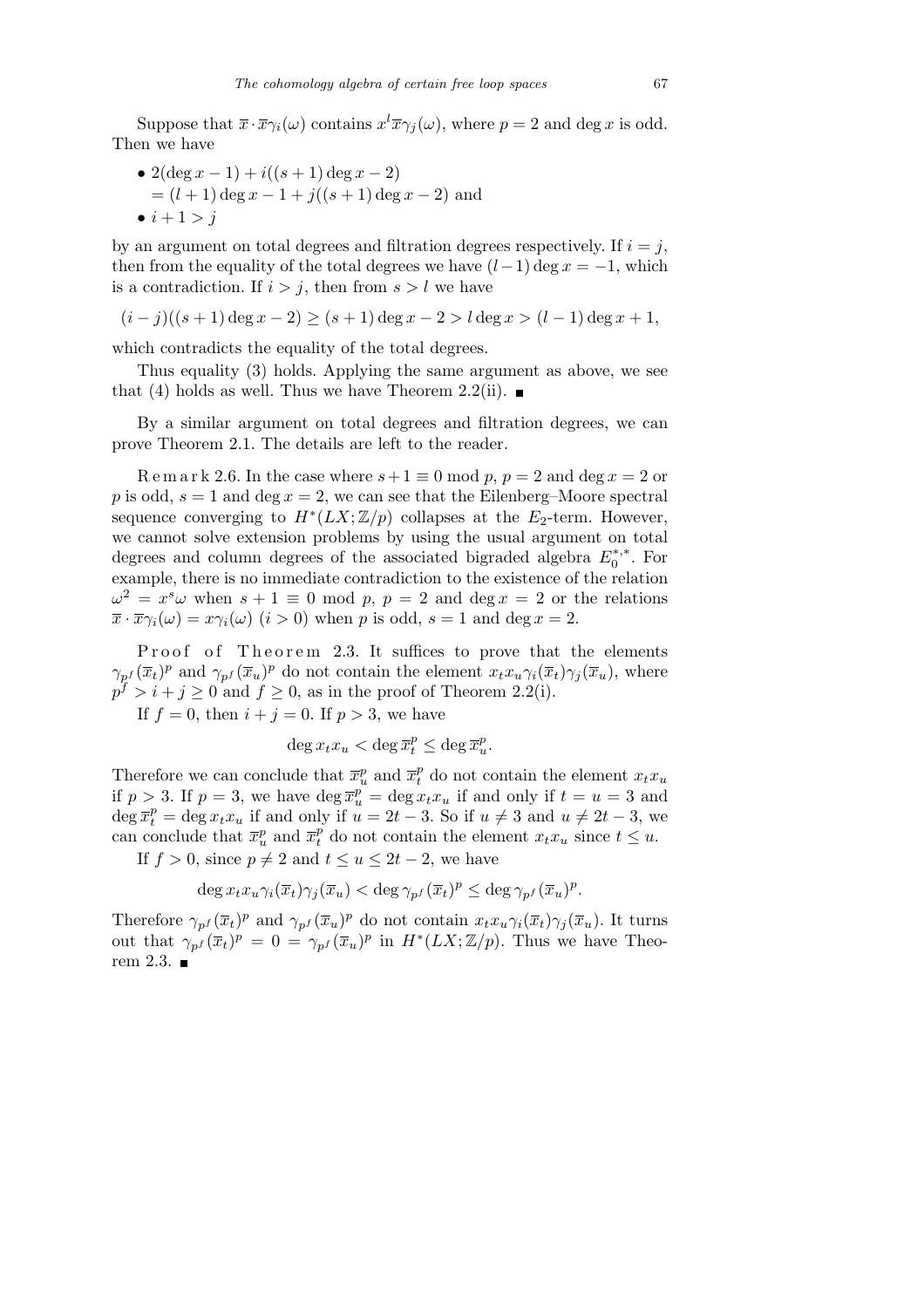Remark 2.7. In the case when  $p = 2$ , the Eilenberg–Moore spectral sequence  ${E_r^{*, *}, d_r}$  collapses at the  $E_2$ -term because *X* is *p*-formal. However, for instance, we cannot decide whether  $\gamma_2(\bar{x}_4)^2$  is equal to  $x_3x_4\bar{x}_3\bar{x}_4$  for  $p = 2$ ,  $t = u = 2$  by the usual consideration of degrees.

Let us compare two different resolutions of the GCI-algebra

$$
\varXi = \bigotimes_k \varLambda(x_k),
$$

an exterior algebra over  $\mathbb{Z}/2$ , before proving Theorem 2.5. Let  $B^*(\Xi \otimes \Xi, \Xi)$ denote the bar resolution of *Ξ*, considered as a left (*Ξ ⊗ Ξ*)-module. Let  $\overline{\phantom{a}}$ 

$$
\mathcal{F} = \left( \varXi \otimes \varXi \otimes \bigotimes_k \varGamma[\overline{x}_k], d \right)
$$

where

$$
d(\gamma_i(\overline{x}_k))=(x_k\otimes 1-1\otimes x_k)\gamma_{i-1}(\overline{x}_k).
$$

Then  $\mathcal{F} \stackrel{\mu}{\rightarrow} \mathcal{E} \rightarrow 0$  is a proper projective resolution of  $\mathcal{E}$ , considered as a left  $(E \otimes E)$ -module, where *µ* denotes the multiplication on *Ξ*.

Lemma 2.8 ([11, Lemma 1.5]). *There exists a morphism of resolutions from*  $B^*(\Xi \otimes \Xi, \Xi)$  *to*  $\mathcal{F}$ , *inducing an automorphism*  $\phi$  *of*  $\text{Tor}_{\Xi \otimes \Xi}(\Xi, \Xi)$ *such that*

$$
\phi\bigg(\overbrace{\left[x_k \otimes 1 - 1 \otimes x_k\right] \dots \left|x_k \otimes 1 - 1 \otimes x_k\right]}^{\text{times}}\bigg) = \gamma_i(\overline{x}_k).
$$

*i times*

Proof. Since the elements  $z = 1 \otimes 1[x_k \otimes 1 - 1 \otimes x_k] \dots |x_k \otimes 1 - 1 \otimes x_k]$ are part of a  $(\text{ }E \otimes \text{ }E)$ -basis of the bar resolution  $B^*(\text{ }E \otimes \text{ }E,\text{ }E)$ , we can define a morphism  $\psi$  from  $B^*(\Xi \otimes \Xi, \Xi)$  to  $\mathcal F$  so that  $\psi(z) = 1 \otimes 1 \otimes \gamma_i(\overline{x}_k)$ . Then  $\psi$  induces the required isomorphism  $\phi$ .

Proof of Theorem 2.5. Using Proposition 1.1, we can determine the algebra structure of  $E_2^*$ <sup>\*</sup>  $2^{*,*}$  explicitly. If  $t > 3$ , then the spectral sequence  ${E_r, d_r}$  collapses at the  $E_2$ -term by [17, Theorem] since a degree argument shows that  $Sq^1 = 0$ .

To solve the extension problem, we use the Steenrod operations  ${Sq<sup>i</sup><sub>EM</sub>}<sub>i≥0</sub>$  on the Eilenberg–Moore spectral sequence ([12], [14]), which are induced from operations on the bar construction. Notice that the operations  $\operatorname{Sq}^i_{\text{EM}}$  (*i*  $\geq$  0) on  $E^{*,*}_{\infty}$  coincide with the operations on  $E^{*,*}_0 H^*(LX;\mathbb{Z}/2)$  induced from the ordinary Steenrod operations on *H<sup>∗</sup>* (*LX*; Z*/*2). Since

$$
Sq_{\text{EM}}^{2^{f}(t-1)}\overbrace{\left[x_{t} \otimes 1 - 1 \otimes x_{t}\right] \dots \left|x_{t} \otimes 1 - 1 \otimes x_{t}\right]}^{2^{f} \text{ times}}
$$
\n
$$
= \overbrace{\left[Sq^{t-1} \, x_{t} \otimes 1 - 1 \otimes Sq^{t-1} \, x_{t}\right] \dots \left|Sq^{t-1} \, x_{t} \otimes 1 - 1 \otimes Sq^{t-1} \, x_{t}\right]}^{2^{f} \text{ times}}
$$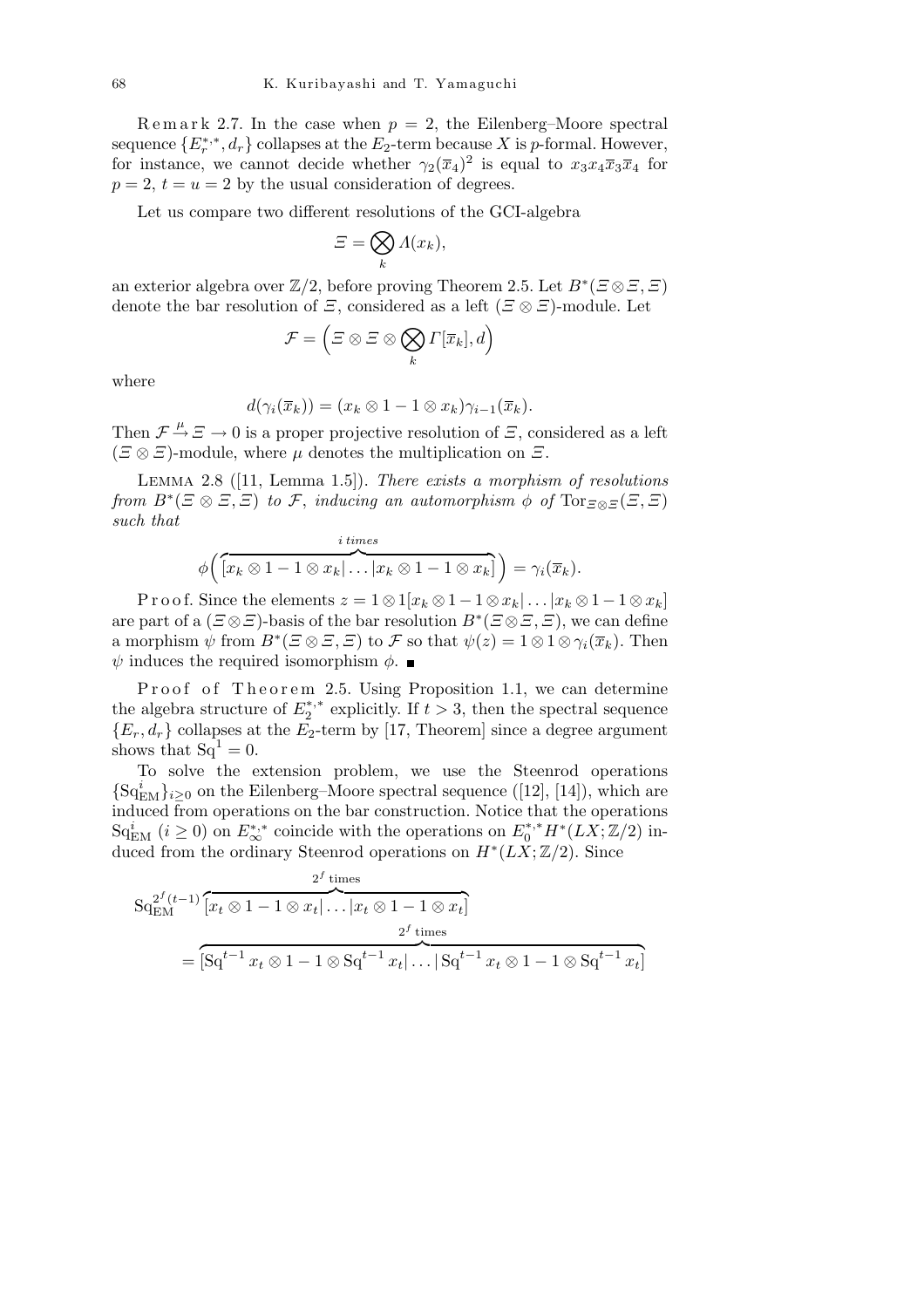in  $E^{*,*}_{\infty}$ , it follows from Lemma 2.8 that  $\gamma_{2} f(\overline{x}_t)^2 = 0$  if  $Sq^{t-1} = 0$  and  $\gamma_{2f}(\overline{x}_{t})^{2} = \text{Sq}^{2^{f}(t-1)} \gamma_{2f}(\overline{x}_{t}) = \gamma_{2f}(\overline{x}_{2t-1}) \text{ if } \text{Sq}^{t-1} \neq 0 \text{ in } E_{0}^{*,*}$  $_{0}^{\ast,\ast}$ . Since  $Sq^{2t-2}x_{2t-1} = 0$  for  $t > 3$ , by the same argument as above, we see that  $\gamma_{2} f(\overline{x}_{2t-1})^2 = 0$  in  $E_0^{*,*}$  $0^{*,*}$ .

In order to complete the proof of Theorem 2.5(i), we must show that  $\gamma_{2} f(\overline{x}_t)^2 = 0$  and  $\gamma_{2} f(\overline{x}_{2t-1})^2 = 0$  in  $H^*(LX; \mathbb{Z}/2)$  if  $Sq^{t-1} = 0$ . To this end, we verify that  $\gamma_{2} f(\overline{x}_t)^2$  and  $\gamma_{2} f(\overline{x}_{2t-1})^2$  do not contain either  $\gamma_i(\overline{x}_t) \gamma_j(\overline{x}_{2t-1}),$  $x_t \gamma_i(\overline{x}_t) \gamma_i(\overline{x}_{2t-1}), x_{2t-1} \gamma_i(\overline{x}_t) \gamma_i(\overline{x}_{2t-1})$  or  $x_t x_{2t-1} \gamma_i(\overline{x}_t) \gamma_i(\overline{x}_{2t-1}),$  where  $2^f$  $> i + i$ .

Suppose  $\gamma_{2} f(\overline{x}_t)^2$  contains  $\gamma_i(\overline{x}_t) \gamma_j(\overline{x}_{2t-1})$ . Then we have  $2^{f+1}(t-1)$  =  $i(t-1)+j(2t-2)$  by an argument on total degrees. This contradicts  $2^{f} > i+j$ . Suppose  $\gamma_{2} f(\overline{x}_t)^2$  contains  $x_t x_{2t-1} \gamma_i(\overline{x}_t) \gamma_j(\overline{x}_{2t-1})$ . Then we have

$$
2^{f+1}(t-1) = t + 2t - 1 + i(t - 1) + j(2t - 2)
$$

by an argument on total degrees. Though  $t-1$  divides the left-hand side of the equation, it does not divide the right-hand side, since  $t > 3$ . Thus we deduce that  $\gamma_{2} f(\overline{x}_t)^2$  does not contain  $x_t x_{2t-1} \gamma_i(\overline{x}_t) \gamma_j(\overline{x}_{2t-1})$ . By similar arguments, we can eliminate the other possibilities. Therefore we have  $\gamma_{2}(\overline{x}_{t})^2 = 0$  in  $H^*(LX; \mathbb{Z}/2)$  if  $Sq^{t-1} = 0$ . The usual argument on total degrees and filtration degrees allows us to conclude that  $\gamma_{2} f(\overline{x}_{2t-1})^2 = 0$  in  $H^*(LX;\mathbb{Z}/2).$ 

To prove Theorem 2.5(ii), we consider the case when  $t = 2$ . Though the action of  $Sq^1$  on  $H^*(X; \mathbb{Z}/2)$  is not trivial, the vector space Im  $(Sq^1)^{2^{k+1}m_i+2}$  $= 0$  for any  $k \geq 0$  and  $1 \leq i \leq 2$  because Im  $(Sq^{1})^{even} = 0$ . Therefore the Eilenberg–Moore spectral sequence collapses at the  $E_2$ -term.

Furthermore, we can see  $\gamma_{2}(\bar{x}_3) = \gamma_{2}(\bar{x}_2)^2 + P$  for any  $f \geq 0$ , where *P* is a polynomial generated by the elements  $x_2, x_3, \gamma_{2^{f-1}}(\overline{x}_2), \gamma_{2^{f-2}}(\overline{x}_2), \ldots$  $\ldots$ ,  $\gamma_2(\bar{x}_2)$  and  $\bar{x}_2$ . From the usual argument on total degrees and filtration degrees it follows that  $\gamma_{2}(\bar{x}_3)^2 = 0$  in  $H^*(LX;\mathbb{Z}/2)$ . Thus we can construct an isomorphism *η* of algebras from

$$
H^*(LX;\mathbb{Z}/2) \cong \Lambda(x_2,x_3) \otimes \bigotimes_{i\geq 0} \mathbb{Z}/2[\gamma_{2^i}(\overline{x}_2)]/(\gamma_{2^i}(\overline{x}_2)^4)
$$

to  $H^*(LX;\mathbb{Z}/2)$  with  $\eta(\gamma_{2^f}(\bar{x}_2)) = \gamma_{2^f}(\bar{x}_2)$  and  $\eta^{-1}(\gamma_{2^f}(\bar{x}_3)) = \gamma_{2^f}(\bar{x}_2)^2$  $+ P$ . The same argument works for  $t > 3$ .

Remark 2.9. In the case of  $t = 2$  or  $t = 3$ , there are some extension problems which cannot be solved by a mere argument with the Steenrod operation on the Eilenberg–Moore spectral sequence and degree considerations as in the proof of Theorem 2.5. For example, there is the problem of whether  $\gamma_2(\overline{x}_2)^2 = \overline{x}_2 x_3$  in the case  $t = 2$  or  $\gamma_{2^2}(\overline{x}_3)^2 = x_3 x_5 \gamma_2(\overline{x}_5)$  in the case  $t=3$ .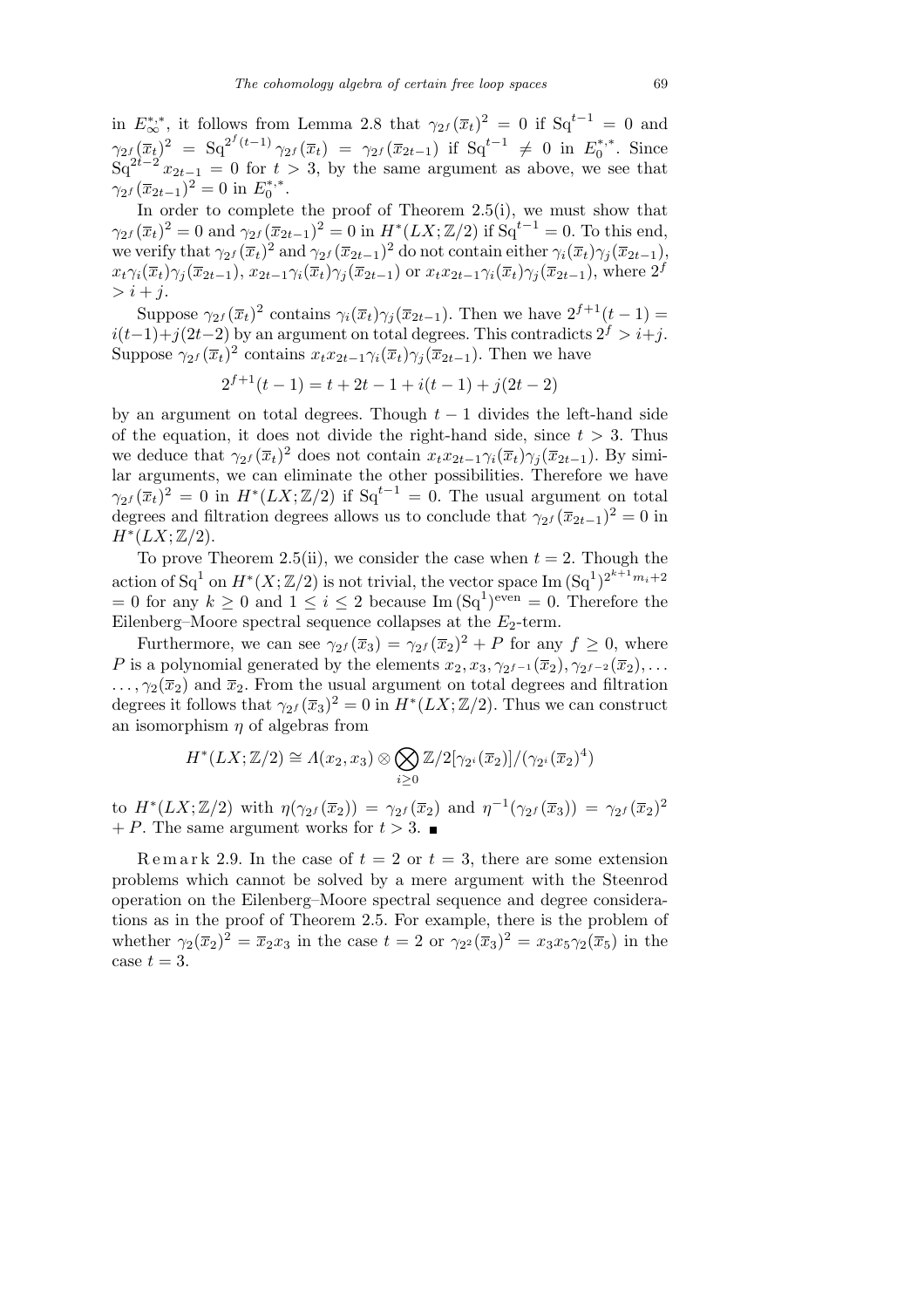**3. The Hodge decomposition of the rational cohomology of** *LX***.** Let *X* be a simply connected space and  $\varphi_n$  the power map  $\varphi_n : LX \to LX$ defined by  $\varphi_n(\gamma)(e^{i\theta}) = \gamma(e^{in\theta})$ . Then we put  $H^*(LX; \mathbb{Q}) = \bigoplus_{i \geq 0} HH_*^{(i)}$ , where  $HH_*^{(i)}$  is the eigenspace of the eigenvalue  $n^i$  of the power operation  $\varphi_n^*$ (see [3]). Here  $HH_*^{(i)}$  is called the *i*-*factor* of the Hodge decomposition of the rational cohomology of *LX*. In general, for the minimal model  $\mathcal{M} = (\land V, \widetilde{\partial})$ of *X* there is a minimal model  $\varepsilon(\mathcal{M}) = (\wedge V \otimes \wedge \overline{V}, \delta)$ , where  $H_*(\varepsilon(\mathcal{M})) \cong$  $H^*(LX; \mathbb{Q})$  (see Remark 1.2). Here  $\overline{V}^i = V^{i+1}$ . Then we can decompose  $H^1(LX; \mathbb{Q})$  (see Remark 1.2). Here  $V = V^{\perp}$ . Then we can decompose<br> $\wedge V \otimes \wedge \overline{V}$  as  $\bigoplus_i (\wedge V \otimes \wedge^i \overline{V})$ . Since  $\delta(\wedge V \otimes \wedge^i \overline{V}) \subset \wedge V \otimes \wedge^i \overline{V}$ , we can put  $H_*(\wedge V \otimes \wedge \overline{V}, \delta) = \bigoplus_i H_*(\wedge V \otimes$  $HH_*^{(i)} \cong H_*(\wedge V \otimes \wedge^i \overline{V}, \delta)$  according to [3]. We will take advantage of this identification throughout the remainder of this section.

In this section, we consider only the case in which  $H^*(X; \mathbb{Q})$  is a GCIalgebra, so that *M* is uniquely determined by  $H^*(X; \mathbb{Q})$ , since  $H^*(X; \mathbb{Q})$  is then intrinsically formal ([9]). This  $M$  is isomorphic to the  $M$  of Remark 1.2 with  $\mathbb{k}_0 = \mathbb{Q}$  and  $l = 0$ .

In the proofs of the following theorems, we use the notation of Proposition 1.1(i), in particular the correspondence of  $\varepsilon(\mathcal{M})$  and  $\mathcal{K}$ , as made explicit in Remark 1.2.

THEOREM 3.1. Let  $H^*(X; \mathbb{Q})$  be a GCI-algebra

$$
\Xi = \mathbb{Q}[x_1,\ldots,x_n]/(\varrho_1,\ldots,\varrho_m)
$$

*where*  $\varrho_i$  *is decomposable and let*  $\overline{HH}^{(i)}_*$  *denote the vector space* 

$$
HH^{(i)}_* / HH^{(0)}_* \cdot HH^{(i)}_*.
$$

*Then*

(i) *For*  $m \leq n$ ,

$$
\dim_{\mathbb{Q}} \overline{HH}_{*}^{(i)} \ge \begin{cases} {m-n+i-1 \choose i-n} & when \ i > n, \\ {n \choose i} & when \ i \le n. \end{cases}
$$

*In particular*,  $\dim_{\mathbb{Q}} HH_*^{(i)} \neq 0$  *for any*  $i \geq 0$ *.* 

(ii) If  $m = n$  then

$$
\dim_{\mathbb{Q}} HH^{(i)}_{*} \ge \begin{cases} \binom{i-1}{i-n} + \binom{n+i-1}{i} & when \ i > n, \\ \binom{n}{i} + \binom{n+i-1}{i} & when \ 1 \le i \le n. \end{cases}
$$

THEOREM 3.2. *Suppose*  $m = n$ . Let  $[\Xi]$  be the fundamental class of the algebra  $\Xi$  (see [16]). If  $\rho_t$  is the element of the greatest degree in the regu- $\int$  *lar sequence*  $\varrho_1, \ldots, \varrho_n$ , *then for all i*,  $HH_j^{(i)} = 0$  *whenever*  $j > \deg[\Xi] + \deg[\Xi]$  $i$ (deg  $\varrho_t$  *−* 2)*.* Moreover, dim<sub>Q</sub>  $HH_{\text{deg}[\Xi]+i(\text{deg } \varrho_t-2)}^{(i)} = 1$ *.*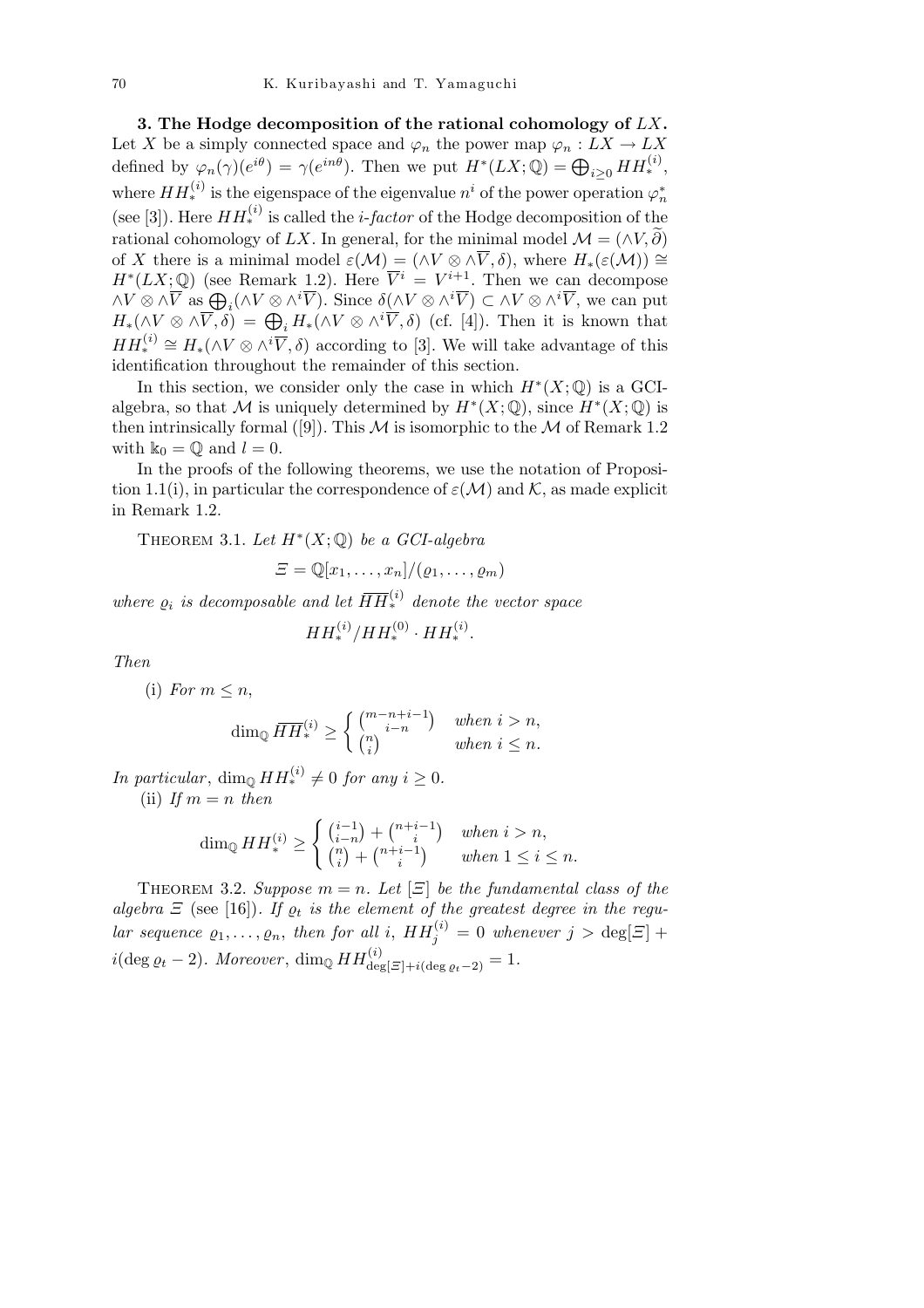Proof of Theorem 3.1. (i) Since  $\overline{x}_1 \ldots \overline{x}_n$  belongs to  $\text{Ann}_A(d(\omega_{i_1}),$  $\ldots$ ,  $d(\omega_{i_s})$  for any  $i_1,\ldots,i_s,$  it follows that the elements  $\overline{x}_1\ldots\overline{x}_n\omega_1^{k_1}\ldots\omega_m^{k_m}$  $(k_1 \geq 0, \ldots, k_m \geq 0)$  represent elements of  $\overline{HH}^{(i)}_*$ , where  $k_1 + \ldots + k_m + n$  $= i$  from Proposition 1.1(i). Moreover,  $(d\mathbb{Q}[\omega_1, \ldots, \omega_m])_A$  does not contain any linear combination of elements  $\bar{x}_1 \ldots \bar{x}_n \omega_1^{k_1} \ldots \omega_m^{k_m}$ . Therefore Proposition 1.1(i) also enables us to conclude that the elements  $\bar{x}_1 \ldots \bar{x}_n \omega_1^{k_1} \ldots \omega_m^{k_m}$  $(k_1 \geq 0, \ldots, k_m \geq 0)$  are linearly independent in  $\overline{HH}^{(i)}_*$ . Thus  $\dim_{\mathbb{Q}} \overline{HH}^{(i)}_* \geq$ <br>  $\frac{m-1+i-n}{m}$ , when  $i > n$ . Eurthermore, since the elements  $\overline{x} = \overline{x}$ ,  $\overline{x}$ *i−n*  $\mathbf{C}$ when  $i > n$ . Furthermore, since the elements  $\overline{x}_{j_1} \cdot \overline{x}_{j_2} \dots \overline{x}_{j_i}$  $(1 \leq j_1 < \ldots < j_i \leq n)$  are linearly independent in  $HH_*$ , it follows that  $\dim_{\mathbb{Q}} \overline{HH}^{(i)}_* \geq \binom{n}{i}$  $\binom{n}{i}$  when  $i \leq n$ .

(ii) Let  $[\Xi]$  be the fundamental class of the GCI-algebra  $\Xi$ . Since  $[\Xi]$ annihilates the augmentation ideal  $\bar{z}$ , it follows from Proposition 1.1(i) that the elements  $[\Xi]\omega_1^{k_1} \dots \omega_n^{k_n}$  represent non-zero elements in  $HH^{(k_1+\dots+k_n)}_*$  from Proposition 1.1(i). Moreover, we see that the elements  $\overline{x}_1 \dots \overline{x}_n \omega_1^{k_1} \dots$ ... $\omega_n^{k_n}$   $(k_1 + ... + k_n + n = i)$  and  $[\Xi]\omega_1^{l_1} ... \omega_n^{l_n}$   $(l_1 + ... + l_n = i)$  are linearly independent in  $HH_*^{(i)}$  when  $i > n$ . In the case  $i \leq n$ , we can deduce that the elements  $\overline{x}_{j_1} \ldots \overline{x}_{j_i}$   $(1 \leq j_1 < \ldots < j_i \leq n)$  and  $[\Xi] \omega_1^{l_1} \ldots \omega_n^{l_n}$  $(l_1 + \ldots + l_n = i)$  are linearly independent in  $HH_*^{(i)}$ .

Proof of Theorem 3.2. By the same argument as in the proof of Theorem 3.1, we see that  $[\Xi]\omega_i^i$  represents a non-zero element of  $HH_*^{(i)}$ . Any element *u* of  $\text{Ann}_A(d(\omega_{i_1}), \ldots, d(\omega_{i_s})) \cdot \omega_1^{k_1} \ldots \omega_m^{k_m}$  can be written as Any element u of Ann<sub>A</sub>( $a(\omega_{i_1}), \ldots, a(\omega_{i_s})) \cdot \omega_1^{\bullet} \ldots \omega_m^{\bullet m}$  can be written as  $u = (\sum_i a_i b_i) \cdot \omega_1^{k_1} \ldots \omega_m^{k_m}$  with monomials  $a_l \in \Xi$  and  $b_l \in \Lambda(\overline{x}_1, \ldots, \overline{x}_n)$ . Since the algebra  $\Xi$  is a finite-dimensional vector space, it follows that  $\deg x_i$  <  $\deg \varrho_t$  for any *i*. Therefore  $\deg \overline{x}_i \leq \deg \varrho_t - 2 = \deg \omega_t$ . So  $\deg(b_l\omega_1^{k_1}\dots\omega_n^{k_n}) \leq \deg \omega_t^i$  when  $b_l = \overline{x}_{j_1}\dots\overline{x}_{j_s}$  and  $k_1 + \dots + k_n + s = i$ . The fact that  $\mathcal{Z}^k = 0$  for any  $k > \text{deg}[\mathcal{Z}]$  enables us to conclude that  $HH_j^{(i)} = 0$ whenever  $j > \deg([E]\omega_t^i)$ . Moreover, since  $E^{\deg[E]}$  is a 1-dimensional vector space generated by  $[\Xi]$  (cf. [16]), it follows that  $HH_{\text{deg}[\Xi]+i(\text{deg} g_t-2)}^{(i)}$  is generated by the element  $[\Xi]\omega_t^i$ .

Example 3.3. The minimal model *M* of the Sullivan–de Rham complex  $(Q^*(X), \partial)$  for  $X = U(2 + 2)/U(2) \times U(2)$  is

$$
\mathcal{M} = (\mathbb{Q}[c_1, c_2] \otimes \varLambda(\tau_1, \tau_2), \widetilde{\partial}),
$$

where  $\deg c_i = 2i$ ,  $\deg \tau_j = 2 \cdot 2 + 2j - 1$ ,  $\tilde{\partial}(c_i) = 0$ ,  $\tilde{\partial}(\tau_1) = \varrho_1 = 2c_1c_2 - c_1^3$ and  $\tilde{\partial}(\tau_2) = \varrho_2 = c_2^2 - 3c_1^2c_2 + c_1^4$  (see [11, Lemma 2.3]). Since

$$
d(\overline{\tau}_1) = \frac{\partial \varrho_1}{\partial c_1}\overline{c}_1 + \frac{\partial \varrho_1}{\partial c_2}\overline{c}_2 = (2c_2 - 3c_1^2)\overline{c}_1 + 2c_1\overline{c}_2
$$

in *K*, it follows that the element  $v = c_1^2 \overline{c}_1 - c_1 \overline{c}_2$  belongs to Ann $(d\overline{\tau}_1)$ . We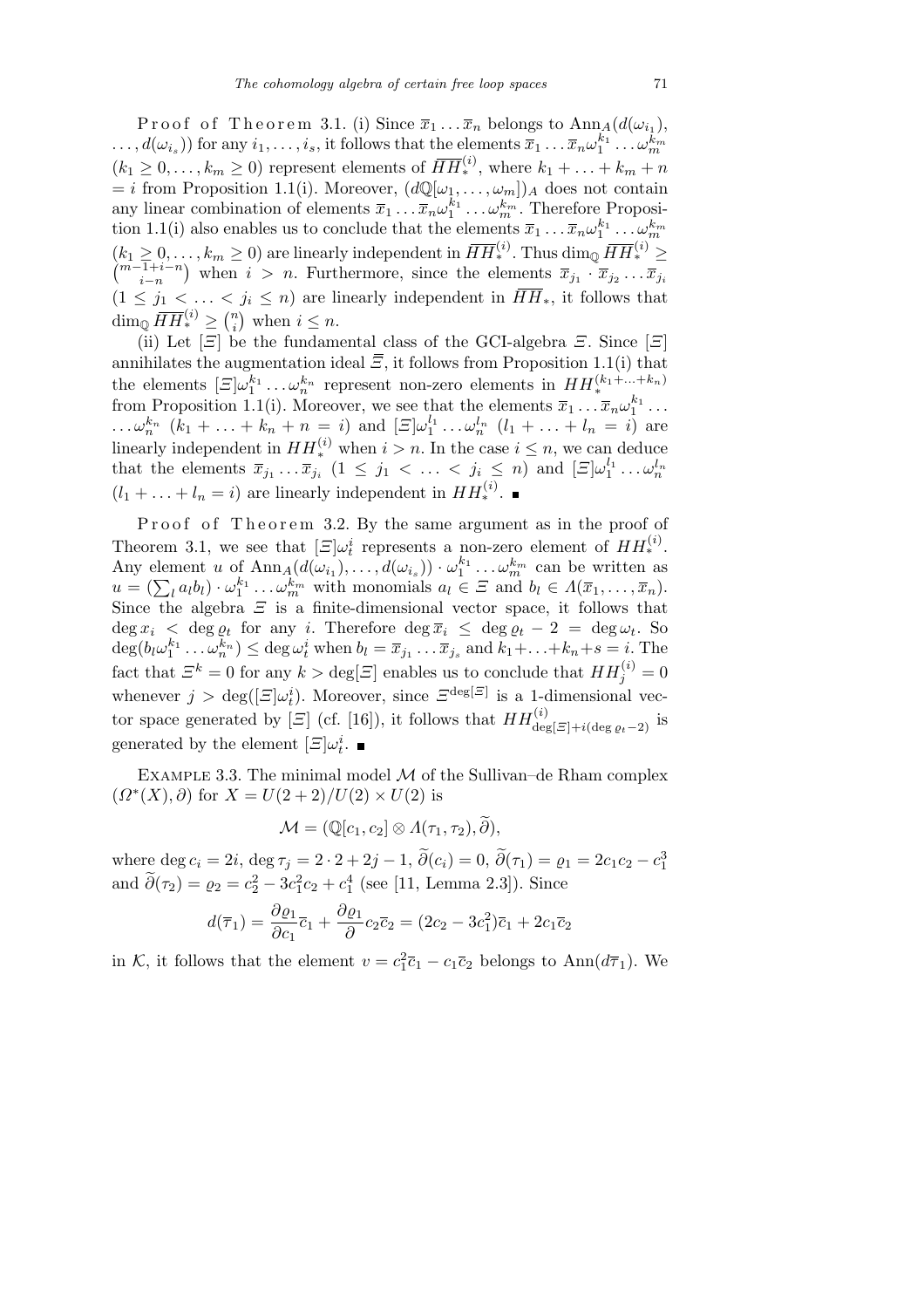can see that  $v\overline{\tau}_1^{i-1}$  ( $i \geq 1$ ) is a non-zero element of  $HH_*^{(i)}$  for degree reasons. Indeed, suppose that  $v\overline{\tau}_1^{i-1}$  is zero in  $HH_*^{(i)}$ . Then we can write  $v\overline{\tau}_1^{i-1}$  =  $d(\sum_{i}^{i}$  $i_{j=0} a_j \overline{\tau}_1^{i-j}$  $i-j\overline{\tau}^j_2$ 2) for some  $a_j \in \mathbb{Q}[c_1, c_2]/(\varrho_1, \varrho_2) \otimes \wedge(\overline{c}_1, \overline{c}_2)$  in general. Since deg  $v = \deg d(\overline{\tau_1}) < \deg d(\overline{\tau_2})$ , it follows that  $v\overline{\tau_1}^{i-1} = d(a_0\overline{\tau_1}^i)$  and deg( $a_0$ ) = 0. Therefore we have  $c_1^2 \bar{c}_1 - c_1 \bar{c}_2 = (2a_0c_2 - 3a_0c_1^2)\bar{c}_1 + 2a_0c_1\bar{c}_2$  in  $\mathbb{Q}[c_1, c_2]/(\varrho_1, \varrho_2) \otimes \wedge(\overline{c}_1, \overline{c}_2)$ , which is a contradiction. Thus we can conclude that  $v\overline{\tau}_1^{i-1} \neq 0$  in  $HH_*^{(i)}$ .

In particular,  $v\overline{\tau}_1^{i-1}$  (*i* ≥ 1) is different from a linear combination of the elements which we have chosen in the proof of Theorem 3.1(ii). Thus we have from Theorem 3.1(ii),

$$
\dim_{\mathbb{Q}} HH_*^{(i)} > \begin{cases} 2i & \text{for } i > 2, \\ 4 & \text{for } i = 2, \\ 4 & \text{for } i = 1. \end{cases}
$$

Since the degree of the fundamental class of  $H^*(X; \mathbb{Q})$  is 8, from Theorem 3.2, we have  $\dim_{\mathbb{Q}} H H_{8+6i}^{(i)} = 1$  and  $HH_j^{(i)} = 0$  for  $j > 8+6i$ .

## **References**

- [1] W. Andrzejewski and A. Tralle, *Cohomology of some graded differential algebras*, Fund. Math. 145 (1994), 181–204.
- [2] D. A ni c k, *Connections between Yoneda and Pontrjagin algebras*, in: Lecture Notes in Math. 1051, Springer, 1984, 331–350.
- [3] D. Burghelea, Z. Fied or owicz and W. Gajda, *Adams operations in Hochschild and cyclic homology of de Rham algebra and free loop spaces*, K-Theory 4 (1991), 269–287.
- [4] D. Burghelea and M. Vigué-Poirrier, *Cyclic homology of commutative algebras I*, in: Lecture Notes in Math. 1318, Springer, 1988, 51–72.
- [5] S. Eilenberg and J. C. Moore, *Homology and fibrations*, Comment. Math. Helv. 40 (1966), 199–236.
- [6] M. El Haouari, *p-Formalité des espaces*, J. Pure Appl. Algebra 78 (1992), 27–47.
- [7] E. Getzler and J. D. S. Jones,  $A_{\infty}$ -algebras and the cyclic bar complex, Illinois J. Math. 34 (1990), 256–283.
- [8] E. Getzler, J. D. S. Jones and S. Petrack, *Differential forms on loop spaces and the cyclic bar complex* , Topology 30 (1991), 339–371.
- [9] S. Halperin and J. Stasheff, *Obstructions to homotopy equivalences*, Adv. Math. 32 (1979), 233–279.
- [10] S. Halperin and M. Vigué-Poirrier, *The homology of a free loop space*, Pacific J. Math. 147 (1991), 311–324.
- [11] K. Kuribayashi, *On the mod p cohomology of the spaces of free loops on the Grassmann and Stiefel manifolds*, J. Math. Soc. Japan 43 (1991), 331–346.
- [12] D. L. Rector, *Steenrod operations in the Eilenberg–Moore spectral sequence*, Comment. Math. Helv. 45 (1970), 540–552.
- [13] L. Smith, *Homological algebra and the Eilenberg–Moore spectral sequence*. Trans. Amer. Math. Soc. 129 (1967), 58–93.